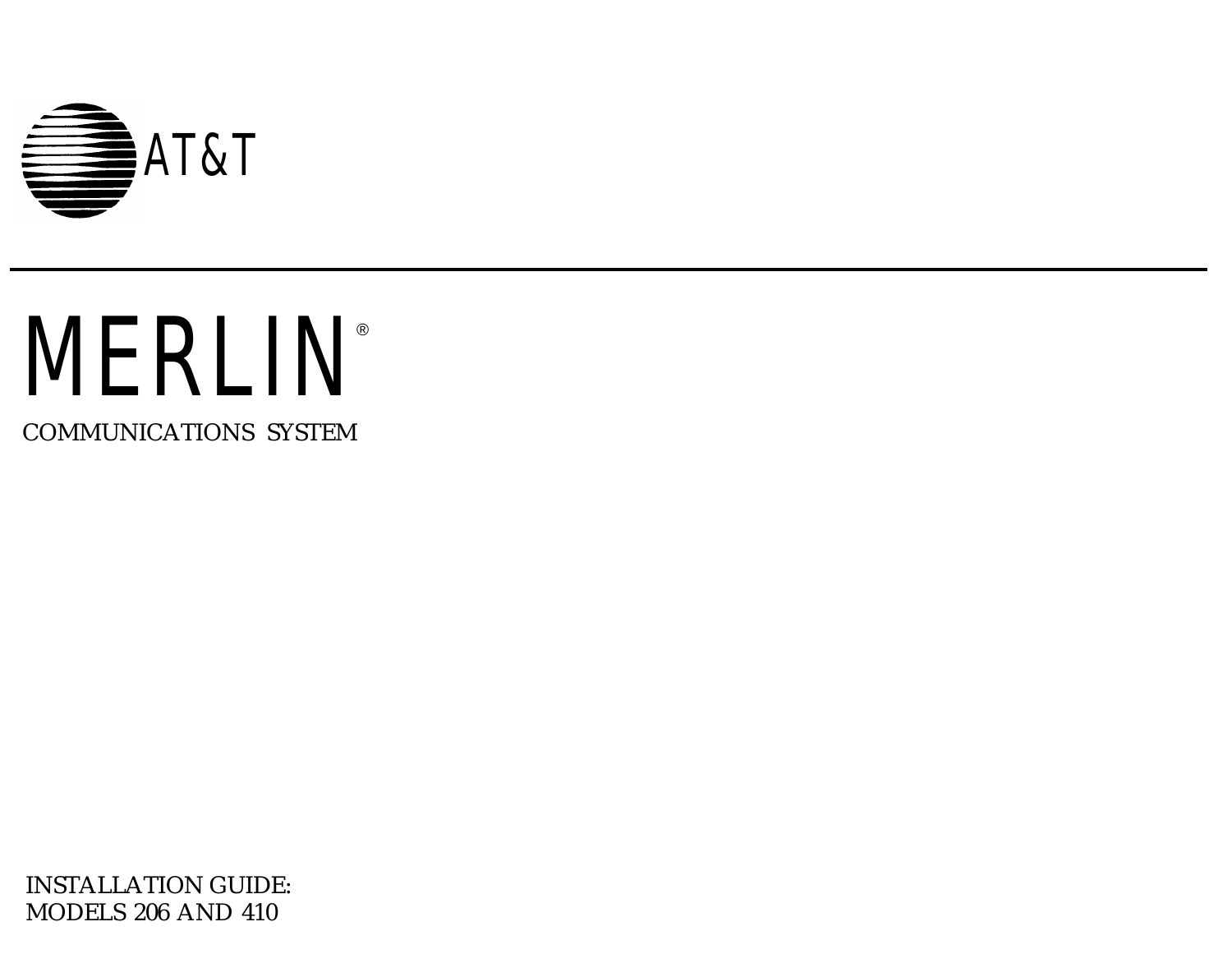## Table of Contents

| . .<br>۰.<br>$\sim$<br>×<br>۰. |
|--------------------------------|
|--------------------------------|

| <b>Introduction</b>                                 | 2               |
|-----------------------------------------------------|-----------------|
| <b>Getting Started</b>                              | 3               |
| <b>Installing the Control Unit</b>                  | 6               |
| Position the Control Unit                           | 6               |
| Set the Control Unit Switches                       | 6               |
| Connect the Control Unit to the AC Outlet           | $\overline{7}$  |
| Prepare the Network Interface                       | 8               |
| <b>Test the Outside Lines</b>                       | 9               |
| Connect the Control Unit to the Network Interface   | 10              |
| <b>Voice Terminal Wiring</b>                        | 12              |
| Jack Field Connection                               | 12 <sup>2</sup> |
| <b>Direct Connection</b>                            | 14              |
| <b>Connecting the Voice Terminals</b>               | 15              |
| Prepare the Voice Terminals                         | 15              |
| Connect Each Voice Terminal to the System           | 16              |
| Test Each Voice Terminal for Dial Tone              | 18              |
| Attach and Verify the Intercom Numbers              | 18              |
| <b>Installing Accessories</b>                       | 19              |
| Cartridges                                          | 19              |
| Other Accessories                                   | 20              |
| <b>System Tests</b>                                 | 21              |
| Place an Outside Call                               | 21              |
| Place an Intercom Call                              | 22              |
| <b>What's Next?</b>                                 | 23              |
| <b>System Changes</b>                               | 24              |
| Adding an Outside Line                              | 24              |
| Adding a Voice Terminal                             | 24              |
| Moving a Voice Terminal                             | 24              |
| Changing Touch-Tone/Rotary Service                  | 24              |
| Upgrading from Model 206 to Model 410               | 25              |
| <b>Troubleshooting</b>                              | 26              |
| Troubleshooting Table                               | 26              |
| <b>General Test</b>                                 | 29              |
| Appendix A: Interference Information                | 30              |
| Appendix B: FCC Registration and Repair Information | 30              |
| <b>Index</b>                                        | 31              |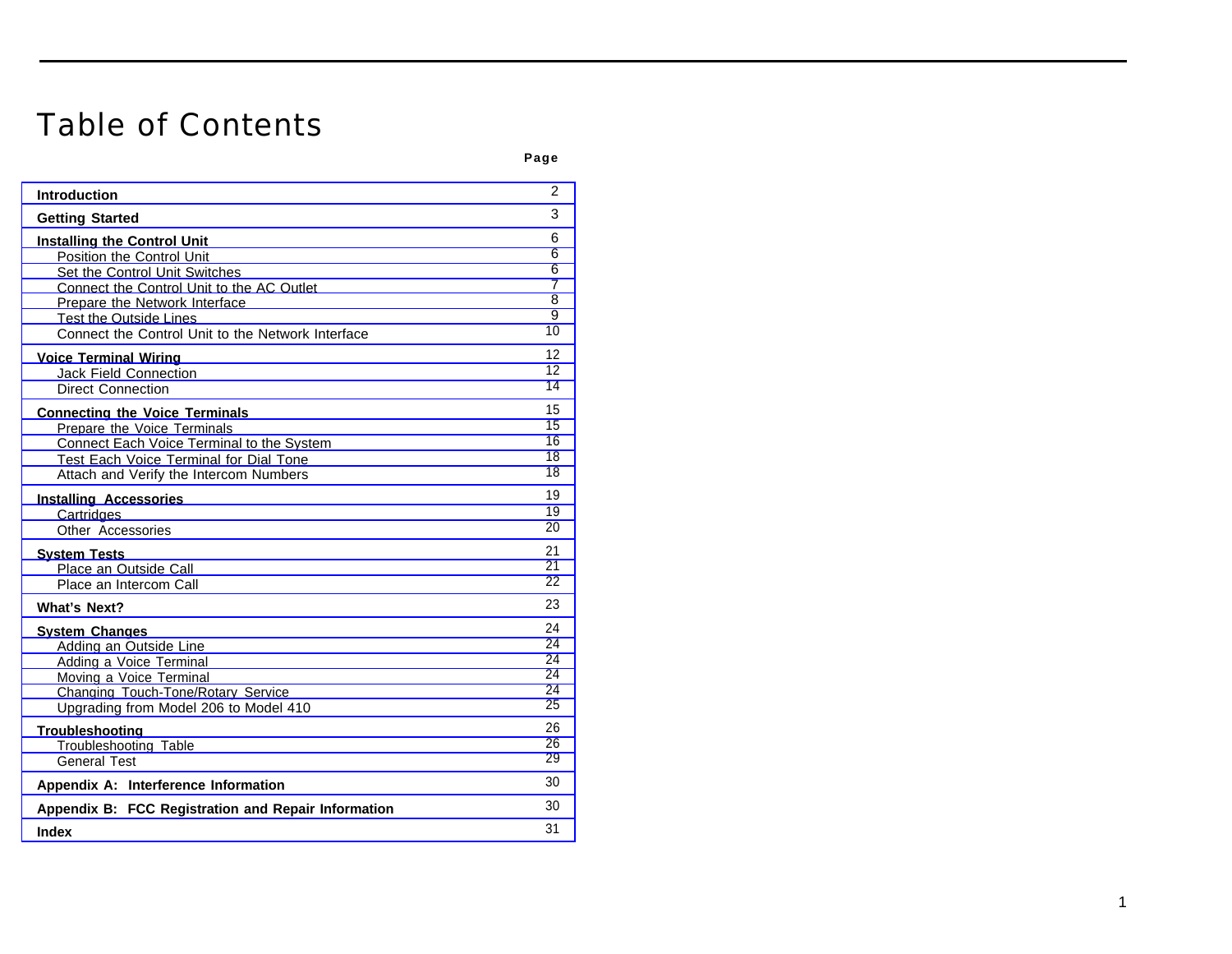## <span id="page-2-1"></span><span id="page-2-0"></span>Introduction

This installation guide tells you how to install and test your MERLIN<sup>®</sup> communications system, Model 206 or 410. It leads you step by step through system installation, from a pre-installation checklist to system tests. You should perform the steps in the order in which they are presented because many of the earlier steps prepare the system for later steps.

When you complete the steps in this guide, see the administration manual that came with your system for programming and administration instructions. Your system may not be fully operable until you have programmed and administered it.

This guide includes the following sections:

- **Getting Started** describes how to prepare for system installation.
- **[Installing the Control Unit](#page-6-3)** explains how to set up and connect the system's control unit.
- **[Voice Terminal Wiring](#page-12-2)** provides instructions for connecting the system wiring.
- **[Connecting the Voice Terminals](#page-15-2)** explains how to connect your voice terminals (MERLIN system telephones) to your system.
- **[Installing Accessories](#page-19-2)** suggests some accessories you may want to consider adding to your system.
- **[System Tests](#page-21-2)** provides tests to help you determine if you've installed your system properly.
- **[What's Next?](#page-23-1)** refers you to documents that explain how to customize and use your system to meet your particular business needs.
- **[System Changes](#page-24-5)** explains how to rearrange or alter your system once it is in place.
- **Troubleshooting** isolates and identifies specific system problems that could arise during installation, and suggests solutions to basic problems.

The steps in this guide are numbered in order of performance. To visualize a step as it is described, refer to the drawings accompanying the text. The numbers in the drawings correspond to the step numbers in the text. The control unit most often pictured in this guide is a Model 410, but the information presented usually applies to the Model 206 control unit as well. When there are exceptions, both control units are pictured.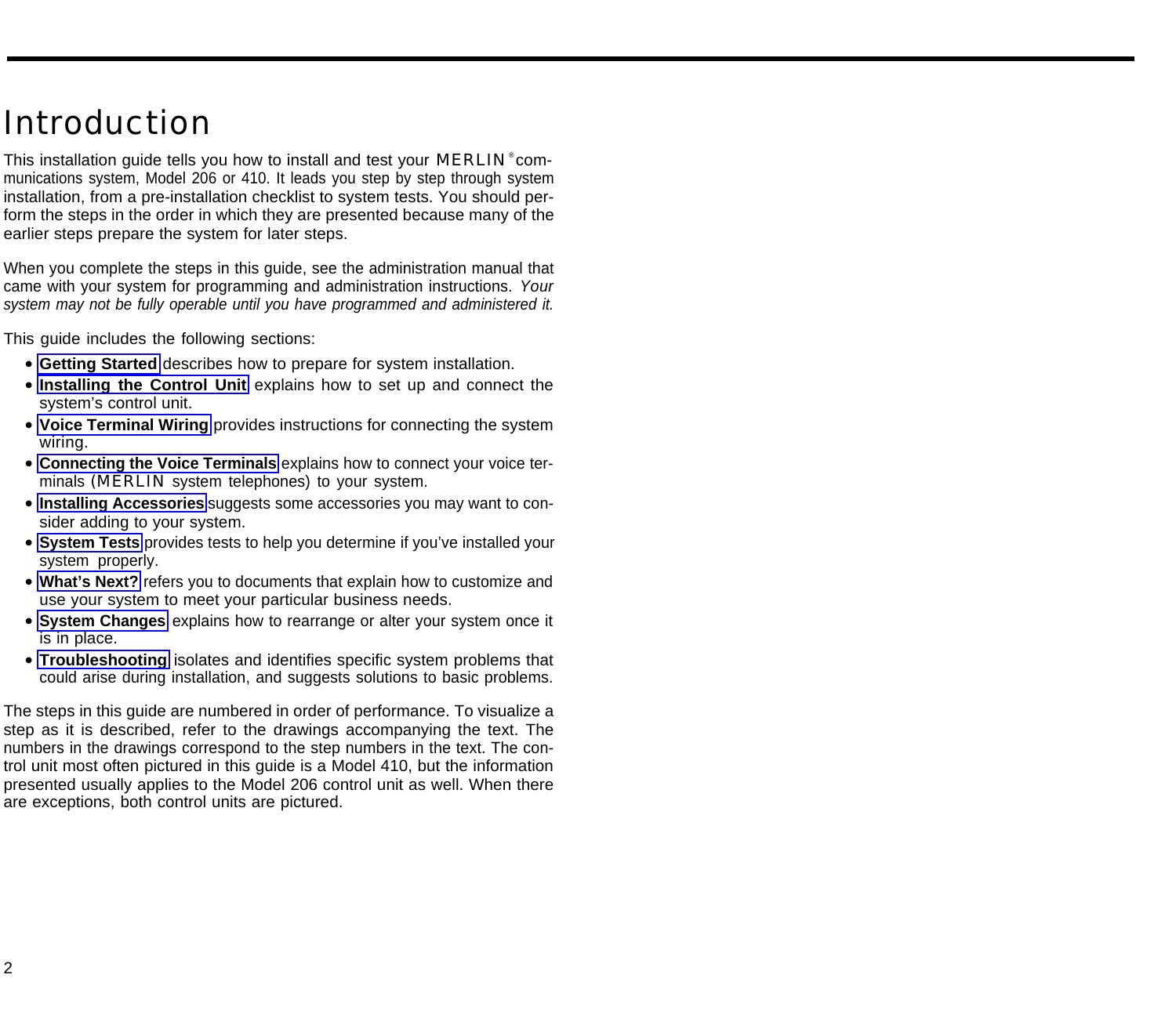## <span id="page-3-3"></span><span id="page-3-2"></span><span id="page-3-1"></span><span id="page-3-0"></span>Getting Started

This guide assumes the tasks on the following list have been completed. Review the list carefully. If you have not completed the tasks on the list, do so now.

• Make sure the necessary wiring is in place.

You must have a network interface that links your **MERLIN** system to the local telephone company's lines. A telephone company representative should have installed your outside lines and labeled the network interface to indicate the telephone number for each outside line.

You must also have wiring that connects your voice terminal locations to your control unit location. If your voice terminal locations are close enough to your control unit to make direct connection practical, you may have planned to connect your voice terminals directly to the control unit with modular voice terminal cords and, if necessary, modular voice terminal extension cords. If you are planning to connect your voice terminals directly to the control unit, this guide tells you how to do so at the appropriate point in the installation sequence.

If conditions at your business make direct connections between your voice terminal locations and your control unit location impractical, then you have connected the locations through the building wiring. You may have had the necessary wiring professionally installed, or perhaps you did the wiring yourself following the instructions in the Wiring Installation Kit. In either case, you should now have building wiring that runs from the voice terminal locations to the control unit location. The wiring runs should end in modular wall jacks at the voice terminal locations and in a group of jacks mounted in one or two jack panel boxes (the "jack field") at the control unit location. Inside the right door (the one with the handle) of each jack panel box you should find a label indicating the wiring run number and endpoint location (for example, "w1 Reception area") for each jack in the jack field.

The drawing, top right, shows a direct connection between a voice terminal and the control unit. The drawing, bottom right, shows a voice terminal connected to the control unit through the building wiring.



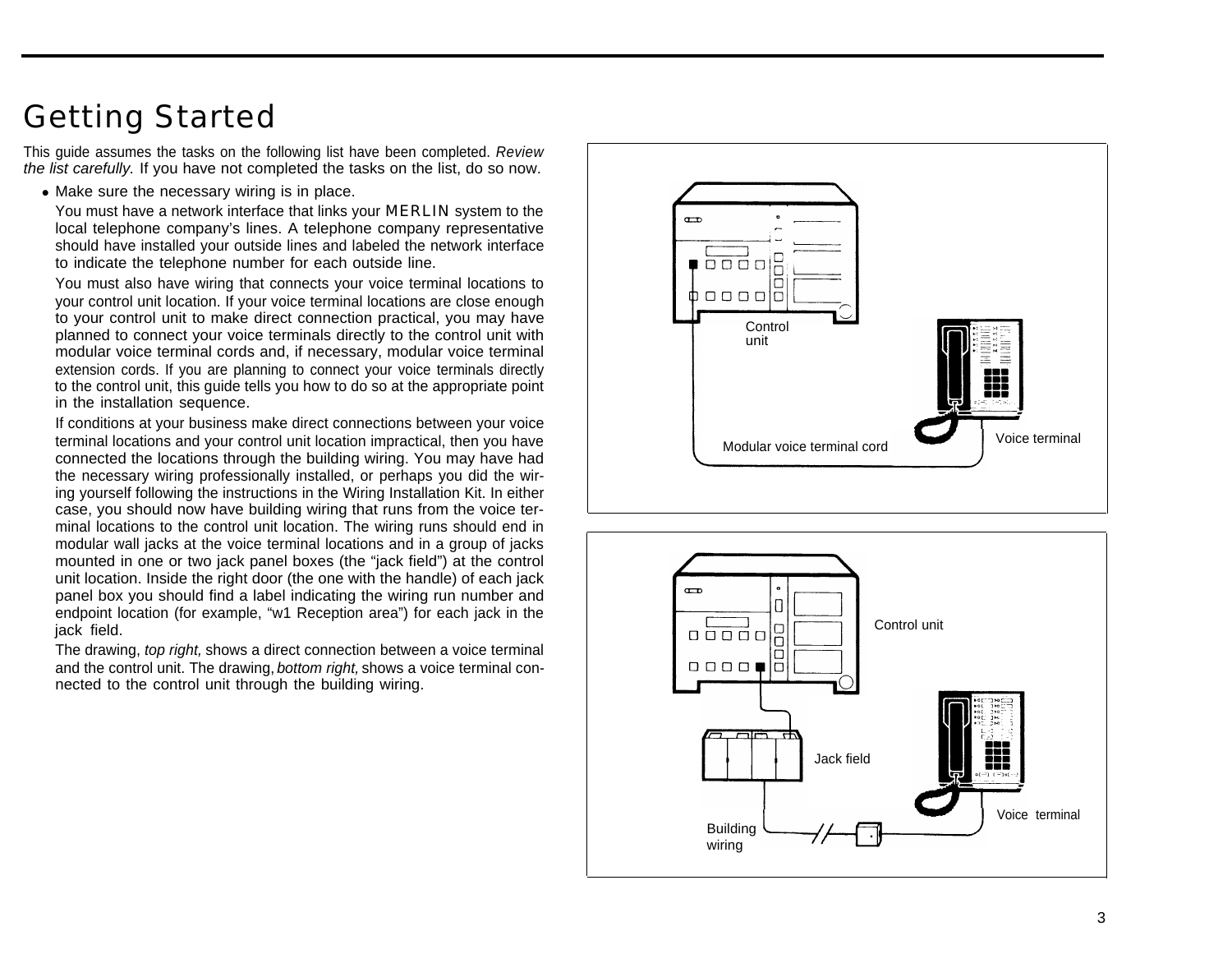- <span id="page-4-0"></span>• Check the items in your shipment against your copy of the order form. • Become familiar with your MERLIN system.
- with components; you may need to refer to them later. And keep the packing boxes just in case you have to return components under warranty.
- Get acquainted with the system environment.

Review the planning sheets you drew up when you ordered the system. Confirm the voice terminal locations, and make sure the control unit location meets the following environmental standards:

- Operating temperature: 40-104°F (4-40°C)
- Humidity: not to exceed 80%
- Ventilation: Leave 6 inches of space above and to the sides of the control unit to prevent overheating. Keep the control unit away from sources of extreme heat (furnaces, heaters, attics, or direct sunlight). Do not stack multiple control units in rooms that are not air-conditioned; install them side by side at least 6 inches apart.
- Airborne contamination: Do not expose the control unit to moisture, corrosive gases, dust, chemicals, or similar substances.

If your control unit location does not meet these standards, your warranty may become void.

• Become familiar with your MERLIN system.

Make sure the items and quantities agree. Save the instructions packed<br>with components: you may need to refer to them later. And keep the pack-<br>page, and note how components are related to one another.

- 1 The **control unit** and the **cartridges** it contains provide the power and intelligence for all voice terminals and accessories.
- 2 **Modular jumper cords** connect the control unit to the jacks in the jack field.
- 3 The **jack field** serves as an interface between the control unit and the building wiring.
- 4 **Building wiring** ties the whole system together, connecting the voice terminal locations to the control unit location.
- 5 **Modular wall jacks** connect the voice terminals to the building wiring.
- 6 **Modular voice terminal cords** connect the voice terminals to the modular wall jacks.
- 7 **Voice terminals** provide telephone functions and access to the advanced features in the control unit.
- 8 The **network interface jacks** provide connections to the local telephone company lines.
- 9 **Line cords** connect the control unit to the network interface.
- 10 The **ac outlet** is the electrical power source for the control unit.

**NOTE:** Modular jumper cords are identical to modular voice terminal cords. They have different names in this guide to reflect their different functions and locations in the system.

- To comply with FCC regulations, notify your local telephone company of the following before permanently connecting your system to their lines:
- System registration number: AS 593M-13529-KF-E
- Ringer equivalence number: 0.8A —
- Telephone numbers of the lines to which you are connecting your system.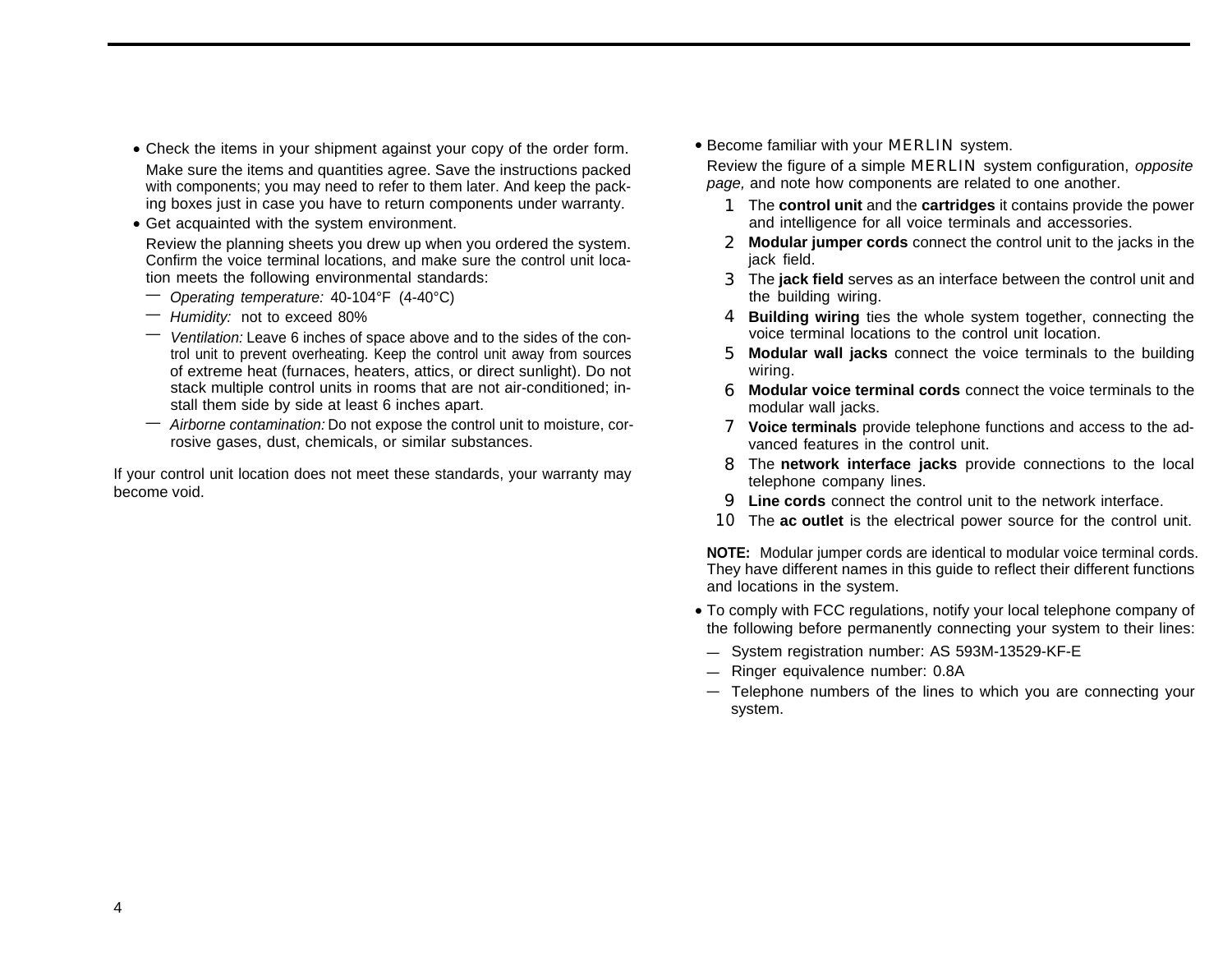<span id="page-5-0"></span>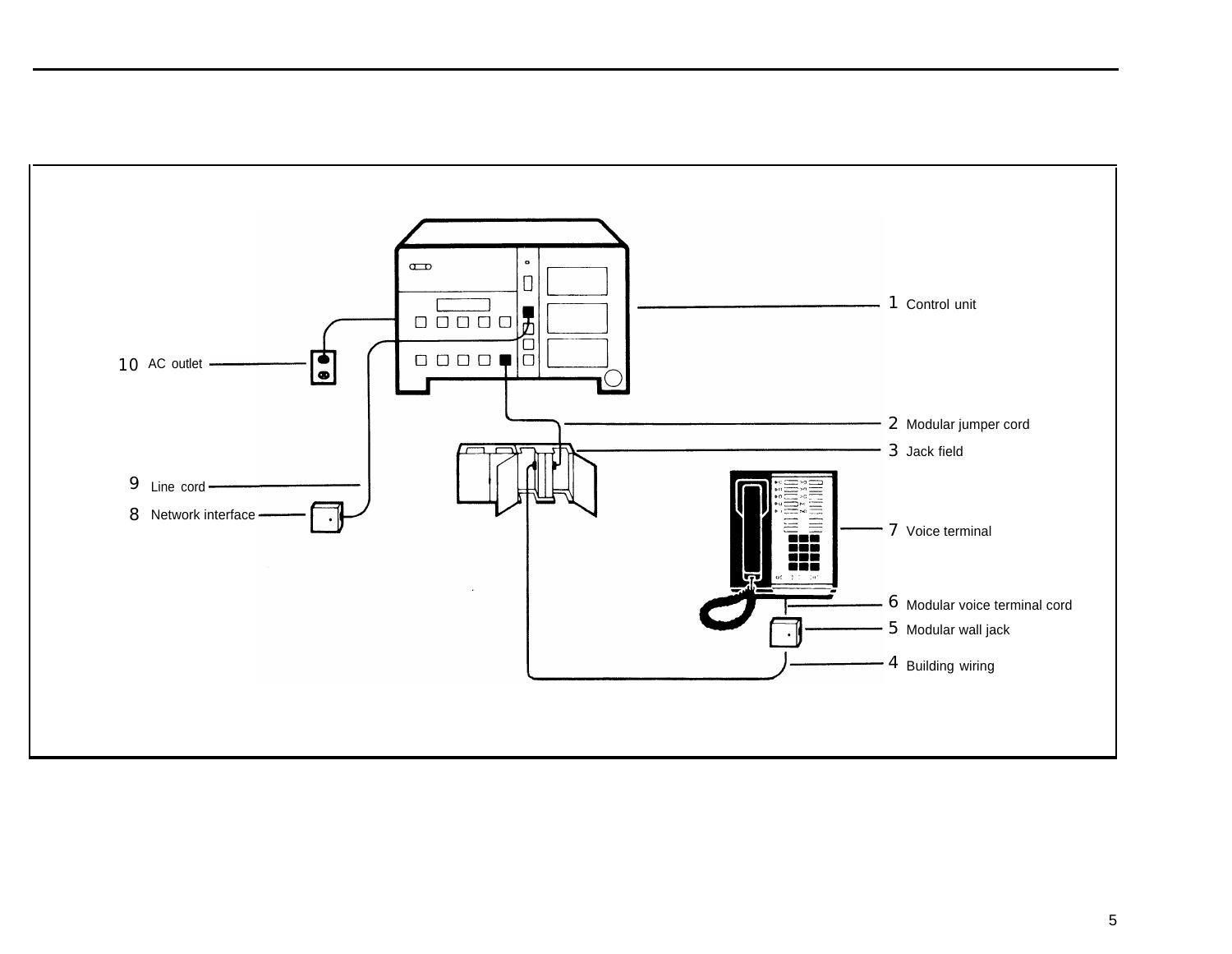## <span id="page-6-4"></span><span id="page-6-3"></span><span id="page-6-0"></span>Installing the Control Unit

Installation procedures are basically the same for both Model 206 and Model 410. The instructions point out only those differences between the models that affect installation.

#### <span id="page-6-1"></span>**POSITION THE CONTROL UNIT**

If you plan to wall mount your control unit, follow the instructions in the booklet titled CIB 3029 (for Model 206) or CIB 3030 (for Model 410) in your Control Unit Installation Kit.

Whether you wall mount your control unit or place it on a table or shelf, make sure it's within 5 feet of an ac outlet that is not switch-controlled, within 5 feet of the network interface, and within 6 inches of the jack field, if you have one. The drawing, *right*, provides a diagram for positioning the control unit.

<span id="page-6-2"></span>**NOTE:** The ac outlet should be a 117-volt, 60-Hz, 3-prong, third-wire ground-<br>5 feet, maximum ed outlet. Proper grounding protects the system against damage from power surges caused by static discharge and lightning. You should have an electrician check the outlet's third wire to make sure the outlet is properly grounded. Power consumption for both models is 40 watts during normal operation.

#### **SET THE CONTROL UNIT SWITCHES**

- 1 Find the Tone/Pulse switch near the top of the center panel on the front of the control unit.
	- If you have rotary (pulse) telephone service, set the switch to Pulse (right).
	- If you have Touch-Tone signal telephone service, set the switch to Tone (left).
- 2 Find the row of switches labeled Ringing on the left panel of the control unit. Set all of them to Yes (up) for now. You may want to reset these switches later when you customize your system.



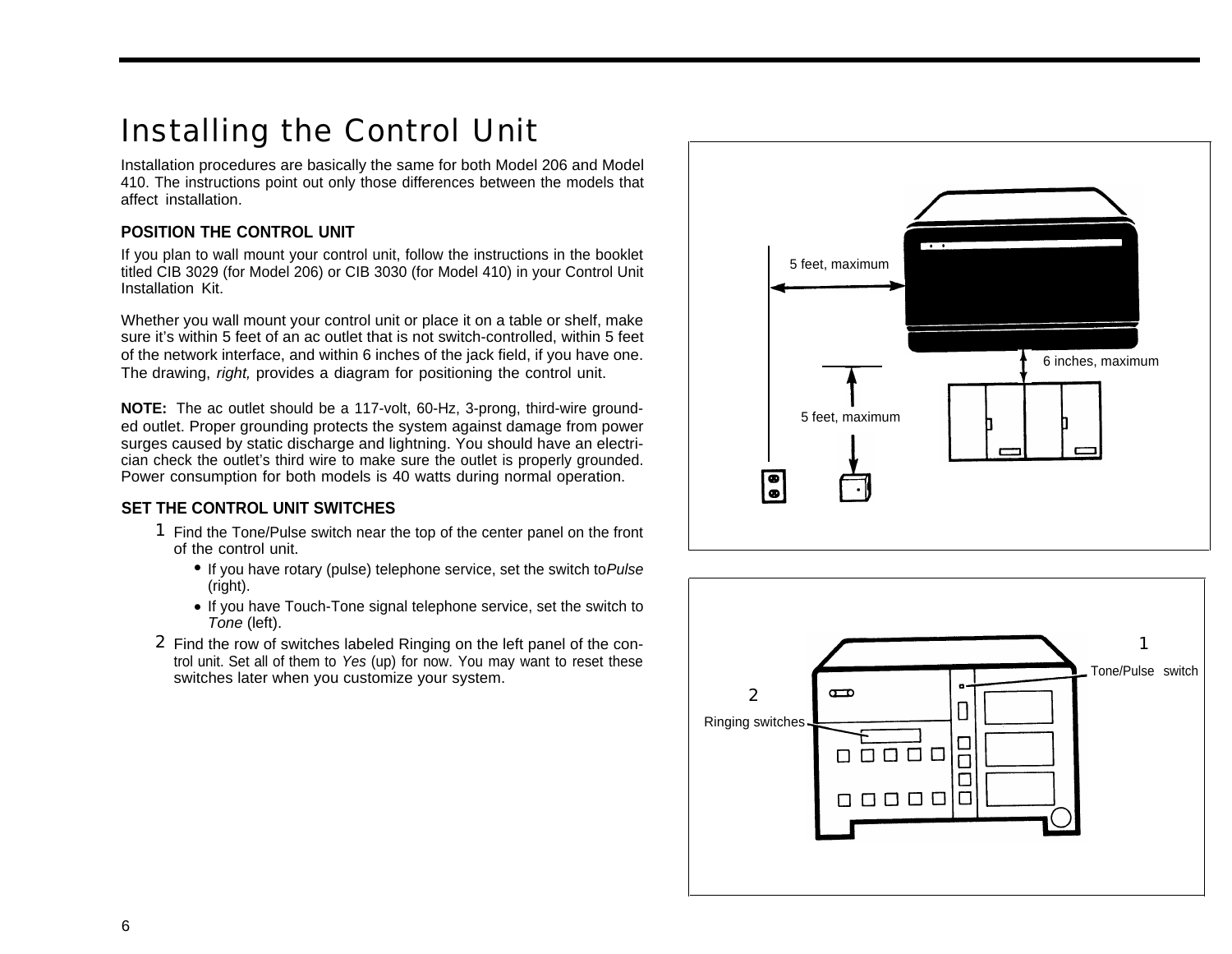#### <span id="page-7-1"></span><span id="page-7-0"></span>**CONNECT THE CONTROL UNIT TO THE AC OUTLET**

The outlet should not be switch-controlled. Plugging your control unit into a switch-controlled outlet invites accidental disconnection of the system.

1 Find the power cord attached to the control unit and plug it into the ac outlet.

The green power light on the control unit goes on.

The red warning light next to the power light comes on momentarily and then goes off.

- If the green power light does not come on, test the outlet by plugging in a radio or lamp. If the outlet is working properly, your control unit may be faulty. Contact your equipment supplier for assistance before proceeding with the installation.
- If the red warning light doesn't blink or remains lit, unplug the power cord and then plug it in again. If the warning light still doesn't operate properly, contact your equipment supplier for assistance before proceeding with the installation.
- 2 Unless otherwise instructed, leave the power cord plugged into the ac outlet throughout the remaining installation procedures.

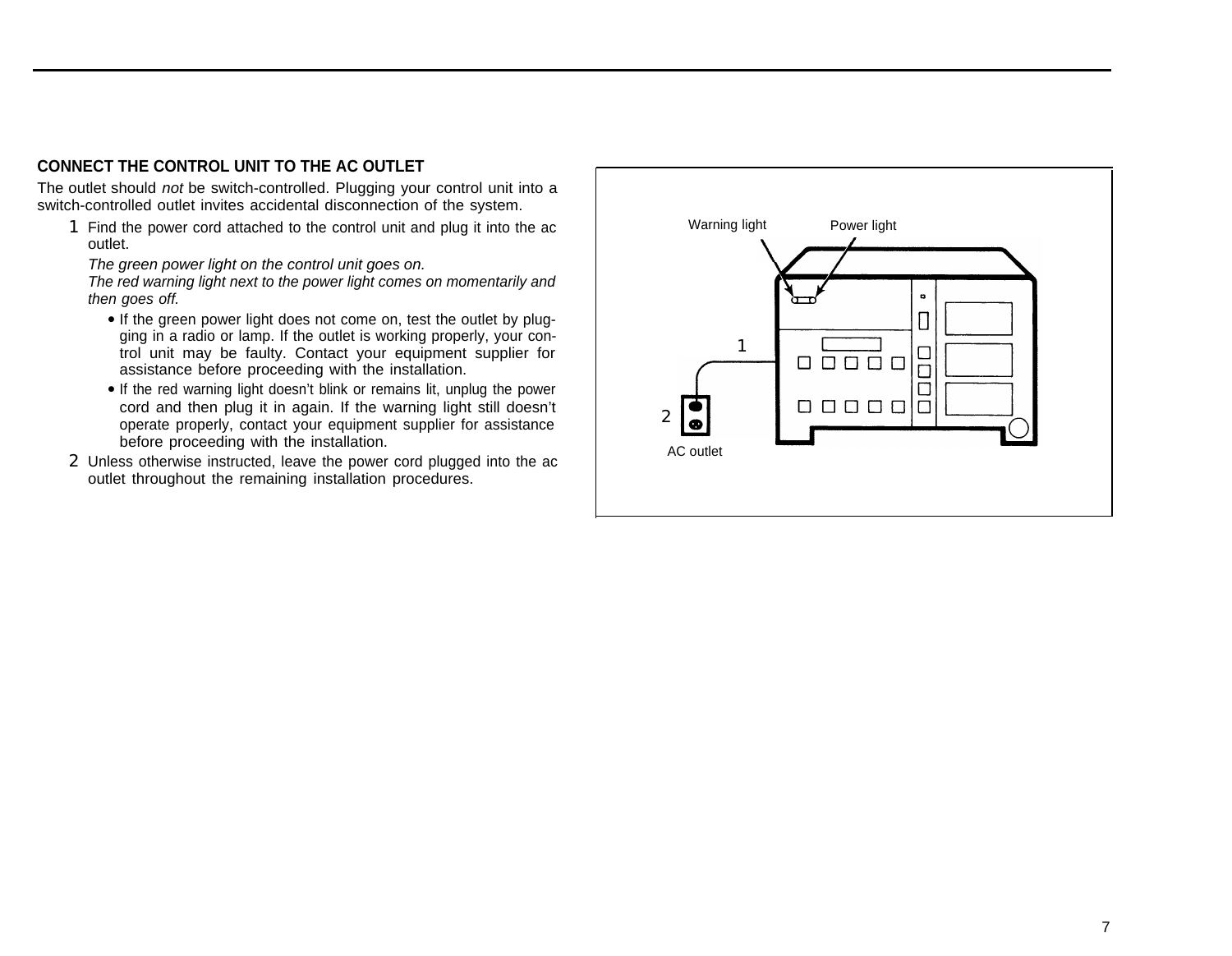#### <span id="page-8-2"></span><span id="page-8-1"></span><span id="page-8-0"></span>**PREPARE THE NETWORK INTERFACE**

Your local telephone company should have installed a network interface with 1-line jacks (RJ11-type) or 2-line jacks (RJ14-type) for connecting your MERLIN system to your outside telephone lines. The drawing, right, shows the two types of network interface and the 2-line adapter (267C) for the 2-line network interface jack. The table, *below*, tells you what to do depending on the type of network interface you have.

| If the Network Interface                                    | And                                                                                      | Do This                                                                                                                                                                                                                                                                            |
|-------------------------------------------------------------|------------------------------------------------------------------------------------------|------------------------------------------------------------------------------------------------------------------------------------------------------------------------------------------------------------------------------------------------------------------------------------|
| has a 1-line jack<br>(RJ11-type) for each out-<br>side line | each jack is labeled with<br>its telephone number                                        | Go on to the next sec-<br>tion, "Test the Outside"<br>Lines," page 9.                                                                                                                                                                                                              |
|                                                             | each jack is not labeled<br>with its telephone<br>number                                 | 1. Label each jack with<br>its telephone number<br>from the list provided<br>by the local tele-<br>phone company.<br>2. Go on to the next sec-<br>tion, "Test the Out-<br>sides Lines," page 9.                                                                                    |
| has 2-line jacks<br>(RJ14-type) for the out-<br>side lines  | each jack is labeled with<br>the telephone numbers<br>for its two outside lines          | 1. Plug a 2-line adapter<br>(267C) into each jack.<br>2. Go on to the next sec-<br>tion, "Test the Out-<br>side Lines," page 9.                                                                                                                                                    |
|                                                             | each jack is not labeled<br>with the telephone<br>numbers for its two out-<br>side lines | 1. Label each jack with<br>the two telephone<br>numbers for its out-<br>side lines from the list<br>provided by the local<br>telephone company.<br>2. Plug a 2-line adapter<br>(267C) into each jack.<br>3. Go on to the next sec-<br>tion, "Test the Out-<br>side Lines," page 9. |



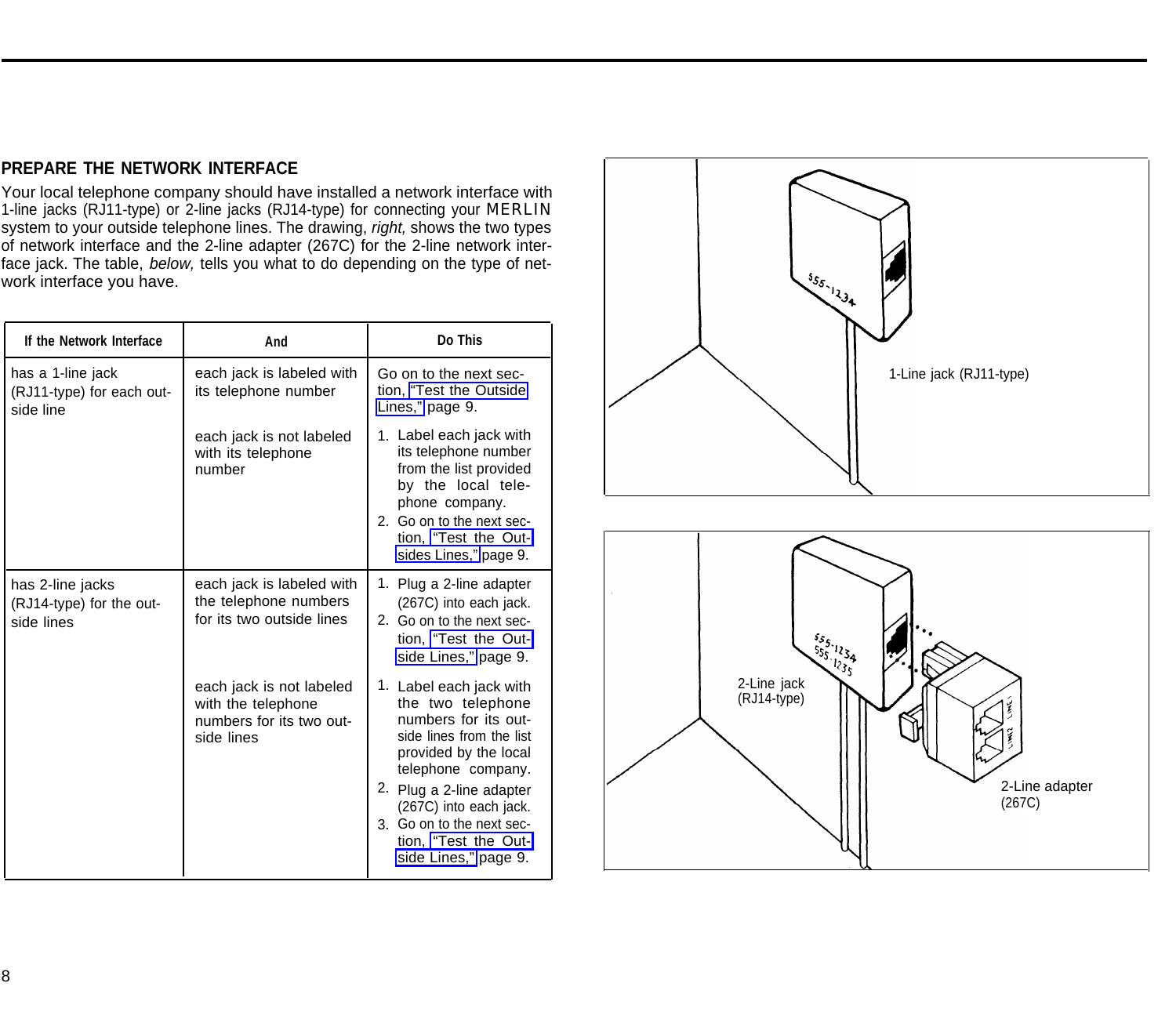#### <span id="page-9-2"></span><span id="page-9-1"></span><span id="page-9-0"></span>**TEST THE OUTSIDE LINES**

This step is optional, but if you have a basic Touch-Tone or rotary telephone with a modular plug, you should test your outside line connections now. It can save time and frustration later.

**NOTE:** A MERLIN system voice terminal will not work for this test.

- 1 Take a basic Touch-Tone or rotary telephone with a modular plug to the network interface.
- 2 Plug the telephone's modular line cord into each outside line jack, and listen for a dial tone.

| lf                                   | And                                                                                                         | Do This                                                                                                                                                                                                                                          |
|--------------------------------------|-------------------------------------------------------------------------------------------------------------|--------------------------------------------------------------------------------------------------------------------------------------------------------------------------------------------------------------------------------------------------|
| you have tested each<br>outside line | each outside line has a<br>dial tone                                                                        | Continue with the<br>installation.                                                                                                                                                                                                               |
| a line does not have a<br>dial tone  | the jack for that line at<br>the network interface is<br>a 1-line jack (RJ11-type)                          | Have the local tele-<br>phone company check<br>the line and the network<br>interface. Meanwhile,<br>continue with the<br>installation.                                                                                                           |
|                                      | the jack for that line at<br>the network interface is<br>a 2-line jack (RJ14-type)<br>with a 2-line adapter | Replace the adapter<br>with another one and try<br>again for a dial tone. If<br>the problem remains,<br>have the local telephone<br>company check the line<br>and the network inter-<br>face. Meanwhile, con-<br>tinue with the<br>installation. |

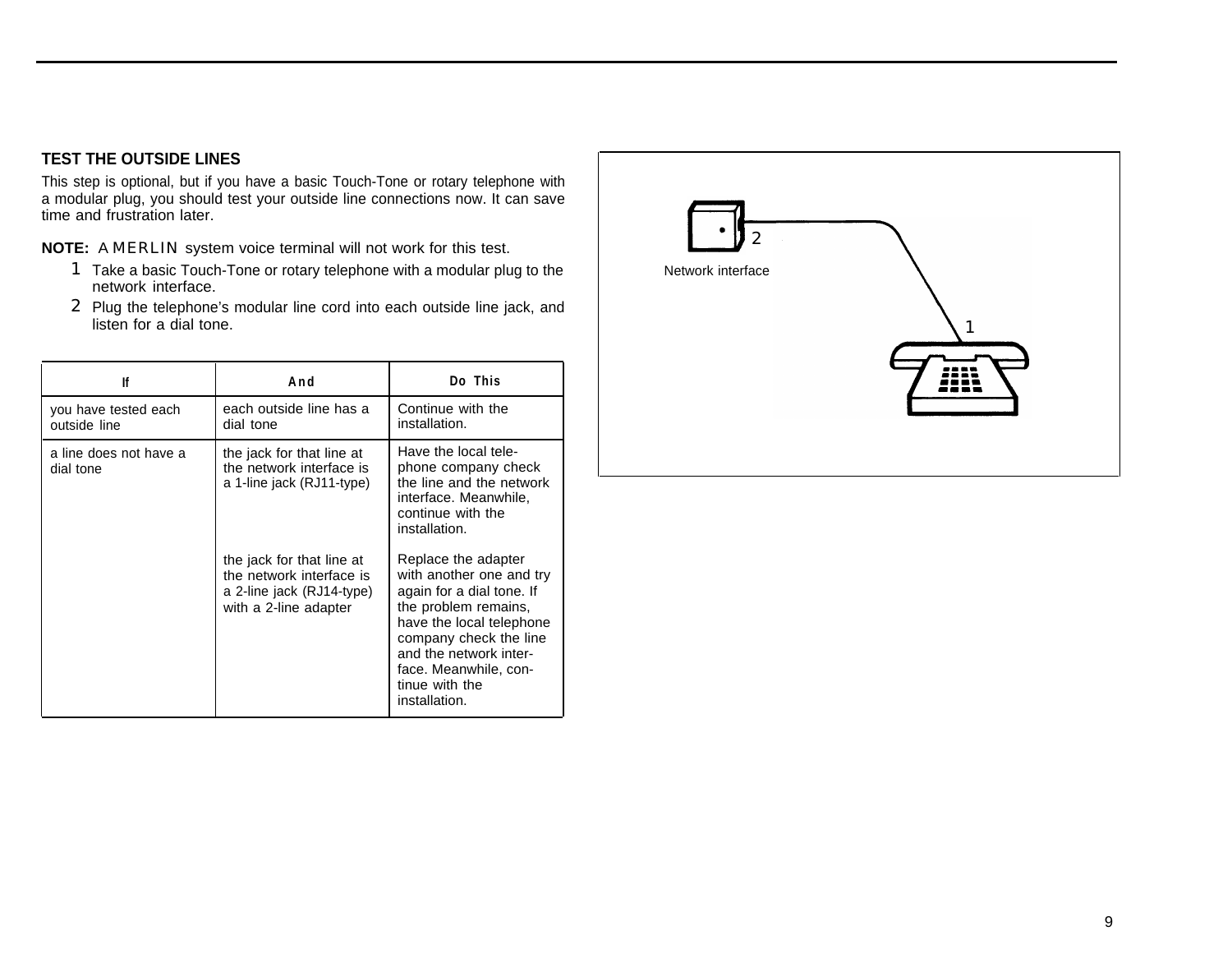#### <span id="page-10-2"></span><span id="page-10-1"></span><span id="page-10-0"></span>**CONNECT THE CONTROL UNIT TO THE NETWORK INTERFACE**

When you are assigning outside lines to the outside line jacks on the control unit, keep in mind that the **MERLIN** system automatically selects lines in alphabetical order for your outgoing calls unless you have a Feature Package and have programmed a different line-selection sequence.

Let's say, for example, that you have a Model 206 with two outside lines. When you lift your handset to dial an outside call, the system selects line A (the line connected to outside line jack A on the control unit) for your call. If line A is busy, it automatically tries line B. Likewise, if you have a Model 410 with four outside lines, the system tries lines A through D in sequence for outgoing calls until it finds an open line. That means line A has more outgoing call traffic than line B, line B has more than C, and so forth.

You probably want to assign your primary or published telephone number to the line in your system with the least outgoing call traffic because it is the one least likely to be busy when an incoming call arrives. That would be line B, for example, for a Model 206 with two outside lines, or line D for a Model 410 with four outside lines.

You need the following items from the Control Unit Installation Kit to connect the control unit to your outside lines at the network interface:

- System directory
- Modular line cords

You should have one 7-foot cord for each outside line.

• Green-on-white line cord labels

They're marked A, B, C, etc. You should have a matching pair for each line cord.

Now do this:

1 Decide which outside line number to assign to each outside line jack in the control unit.

**TIP:** The outside line numbers are the telephone numbers listed on the network interface jacks.

- 2 Write the telephone number assigned to each outside line jack in the appropriate space in the system directory.
- 3 Beginning with the pair of labels marked A, label each modular line cord at both ends with matching line cord labels.
- 4 Plug one end of the line cord labeled A into the outside line jack labeled A on the control unit.
- 5 Referring to the system directory, plug the other end of line cord A into the network interface jack labeled with the telephone number you've assigned to line A.
- 6 Follow the same procedure with the remaining line cords until you've connected all your outside lines to the control unit.

**CAUTION: Do not run cords inside or on top of air plenums or ducts, along hot pipes, or across walkways. If you use staples to attach the cords to a** wall or baseboard, be careful not to pierce the cords.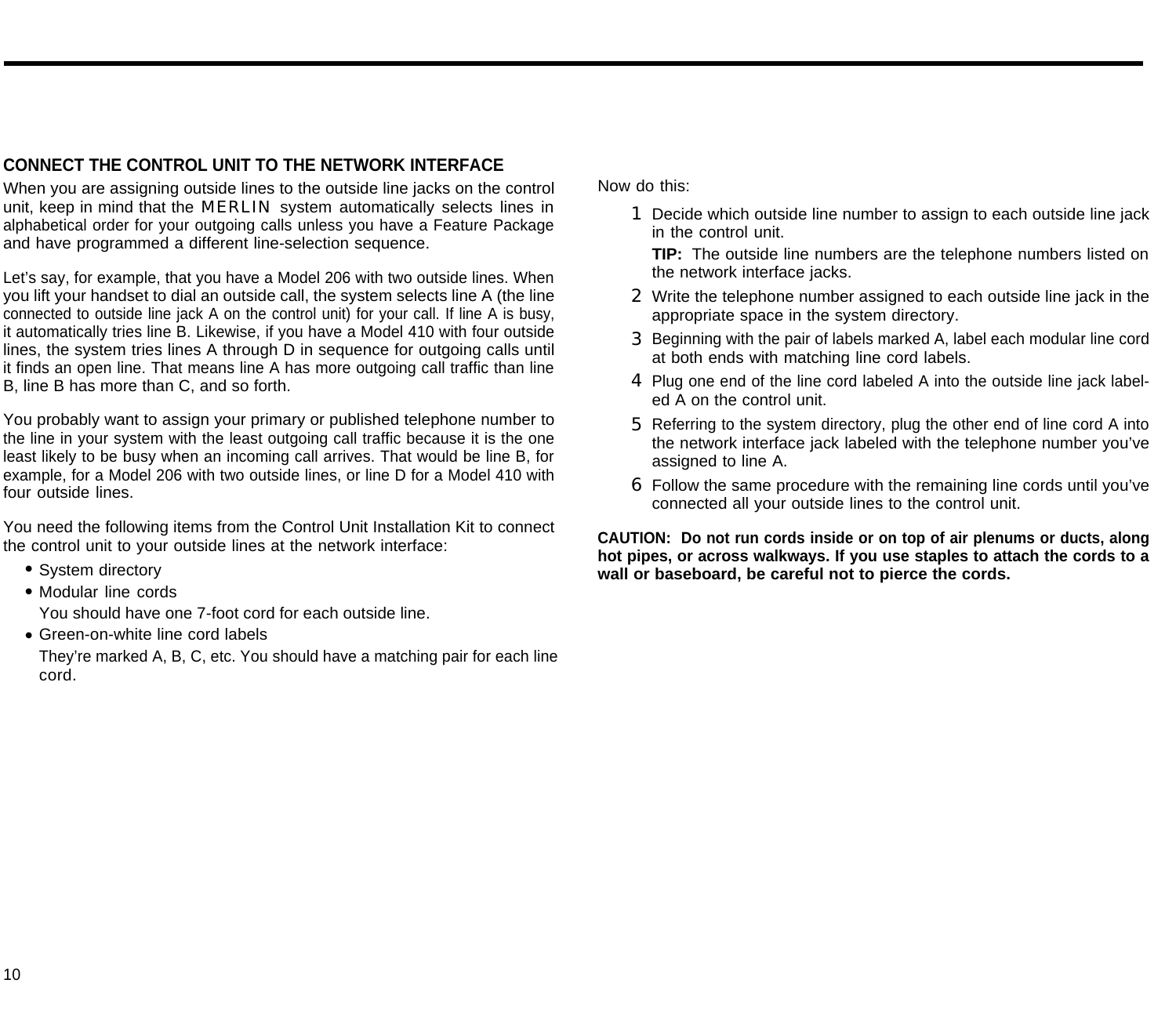<span id="page-11-1"></span><span id="page-11-0"></span>

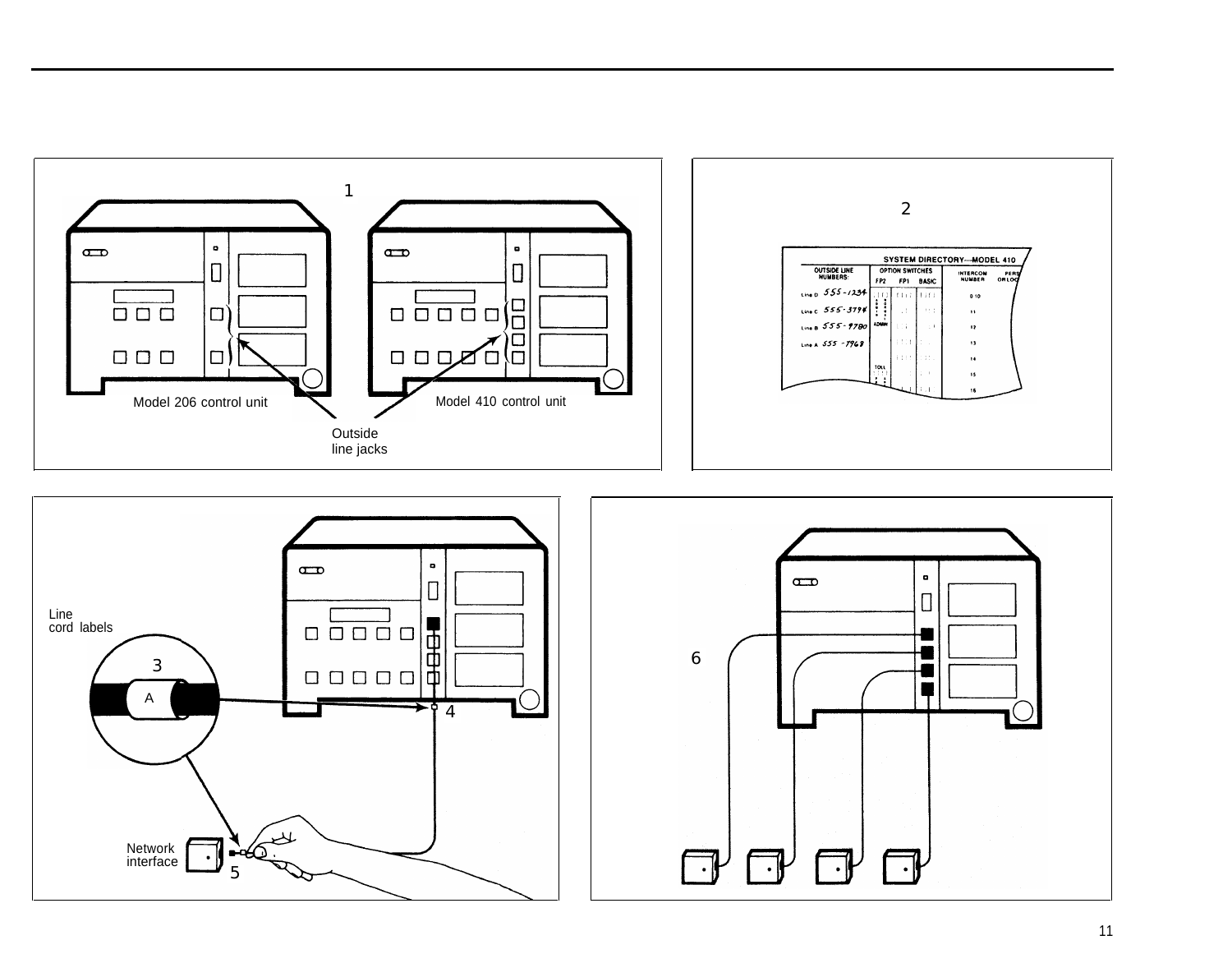## <span id="page-12-5"></span><span id="page-12-4"></span><span id="page-12-3"></span><span id="page-12-2"></span><span id="page-12-0"></span>Voice Terminal Wiring

The intercom number for each voice terminal in your **MERLIN** system is the same as the number of the voice terminal jack on the control unit to which that voice terminal is connected. On a Model 206 control unit, the voice terminal jacks are numbered 0 through 5. On a Model 410 control unit, the voice terminal jacks are numbered 10 through 19. If you want a particular intercom number at a specific location within your business, make a note of the assignment now, before you begin connecting the voice terminal locations to the system.

You can connect your voice terminal locations to the control unit either of two ways: (1) directly, with modular jumper cords and, if needed, modular extension cords; or (2) indirectly, through the building wiring to a jack field at the control unit location.

Whichever procedure you use, you need the following items from the installation kit to complete the connections:

• System directory

You've already recorded the telephone numbers for your outside lines on it.

• Modular jumper cords

You should have one 2½-foot cord for each intercom in your system. If you have a professionally installed jack field, these cords may be hanging from the jacks in the jack field. If they are, remove them now.

• Blue-on-white jumper cord labels

You should have a matched pair for each cord. The label numbers are 0 through 5 for Model 206 and 10 through 19 for Model 410.

The next two sections give instructions for a jack field connection and a direct connection. Go to the section that applies to your system and do what it says.

#### <span id="page-12-1"></span>**JACK FIELD CONNECTION**

To connect the control unit to the jack field, do this:

- 1 Open the right door of each jack panel box in the jack field. **TIP:** The labeling inside the right door should indicate the wiring run number and endpoint for each jack in the box. Use this labeling as a guide when you fill in your system directory and connect the jacks in the jack field to the voice terminal jacks on the control unit.
- 2 In the system directory, fill in the voice terminal location (the wiring run endpoint) for each intercom number.
- 3 Beginning with the pair of labels marked 0 for a Model 206 or 10 for a Model, 410, label both ends of each jumper cord with matching jumper cord labels.
- 4 Plug one end of the cord labeled with the first intercom number (0 or 10) into the voice terminal jack on the control unit with the same number.
- 5 Following the system directory and the jack field labeling, plug the other end of the cord into the jack in the jack field for the voice terminal location to which you have assigned that intercom number.
- 6 Repeat the procedure for each modular jumper cord, and close the jack panel box doors when you're finished.
- **7** Peel the backing off the system directory, and attach the directory to the inside of the control unit's door
- 8 Fit the door onto the front of the control unit.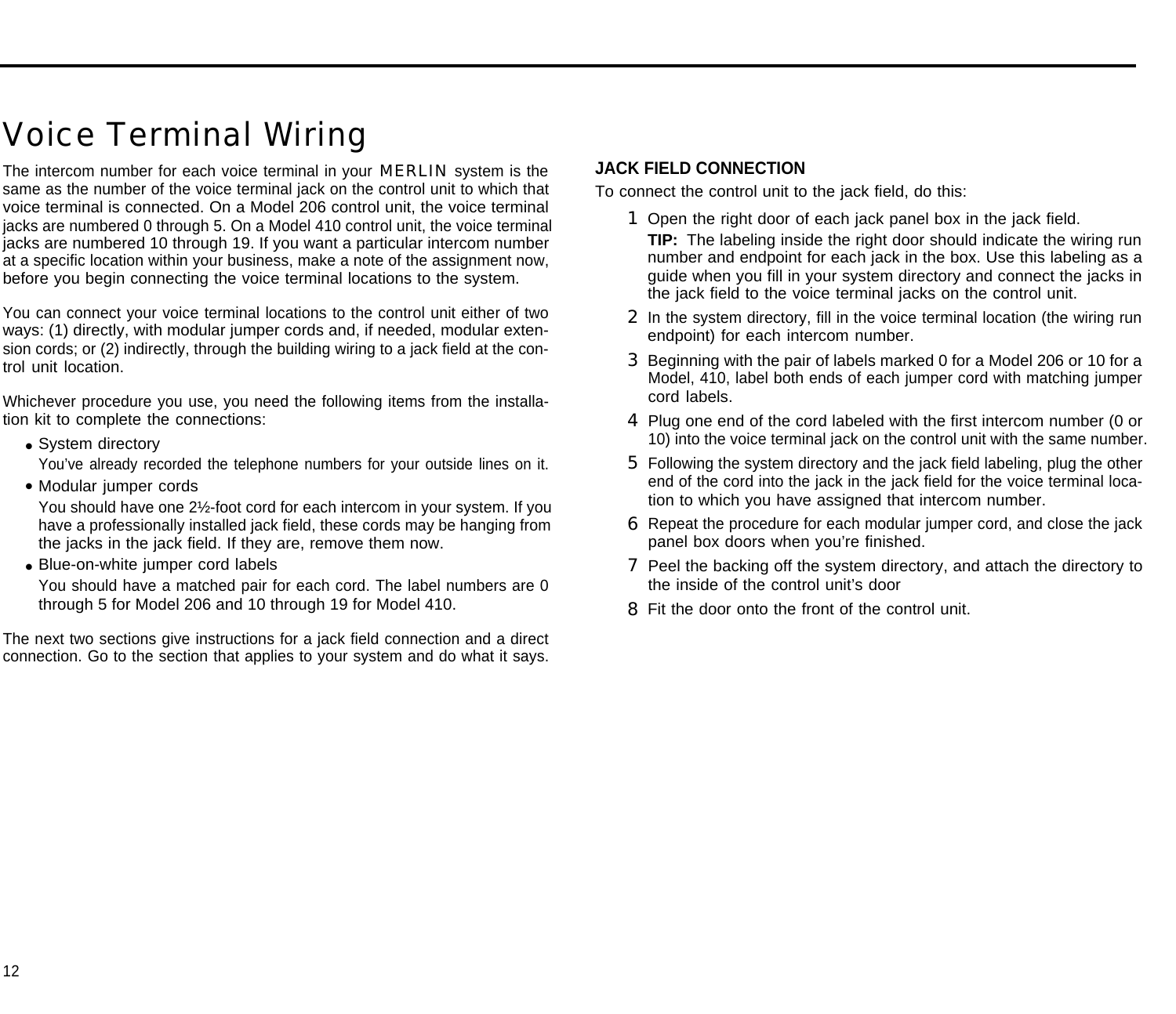<span id="page-13-0"></span>



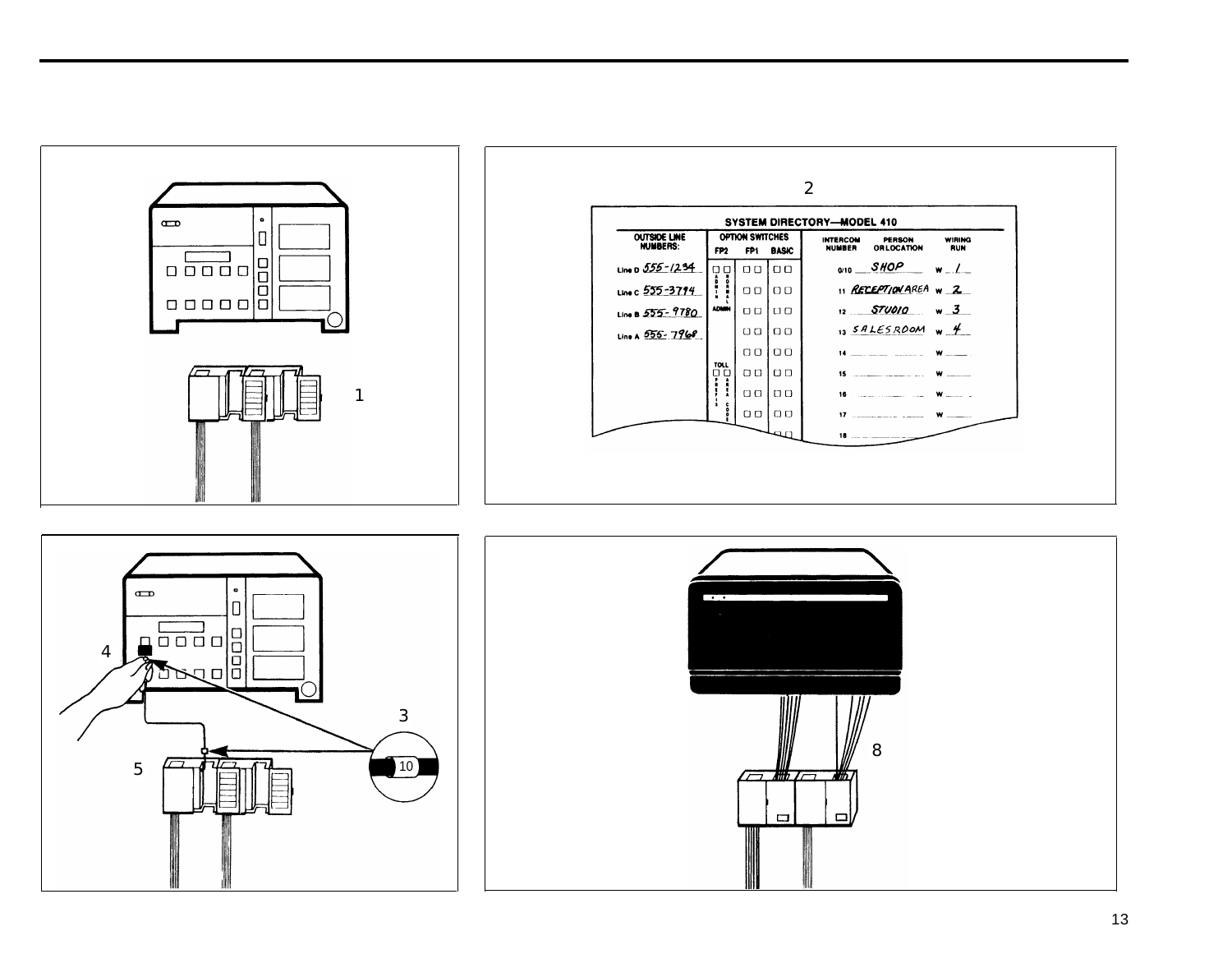#### <span id="page-14-1"></span><span id="page-14-0"></span>**DIRECT CONNECTION**

To connect your voice terminal locations directly to the control unit, do this:

- 1 In the system directory, fill in the voice terminal location you have selected for each intercom number.
- 2 Beginning with the pair of labels marked 0 for Model 206 or 10 for Model 410, label each cord at both ends with matching labels.

**TIP:** If the distance between a voice terminal location and the control unit requires the use of extension cords, label each end of the wiring run. Attach one label near the plug to the voice terminal and the matching label near the plug to the control unit.

- 3 Run the cords from the voice terminal locations to the control unit. **CAUTION: Do not run cords inside or on top of air plenums or ducts, along hot pipes, or across walkways. If you use staples to attach cords to walls or baseboards, be careful not to pierce the cords.**
- 4 Plug each cord into the voice terminal jack on the control unit with the same number as the cord label.
- 5 Peel the backing off the system directory, and attach the directory to the inside of the control unit's door.
- 6 Fit the door onto the control unit.



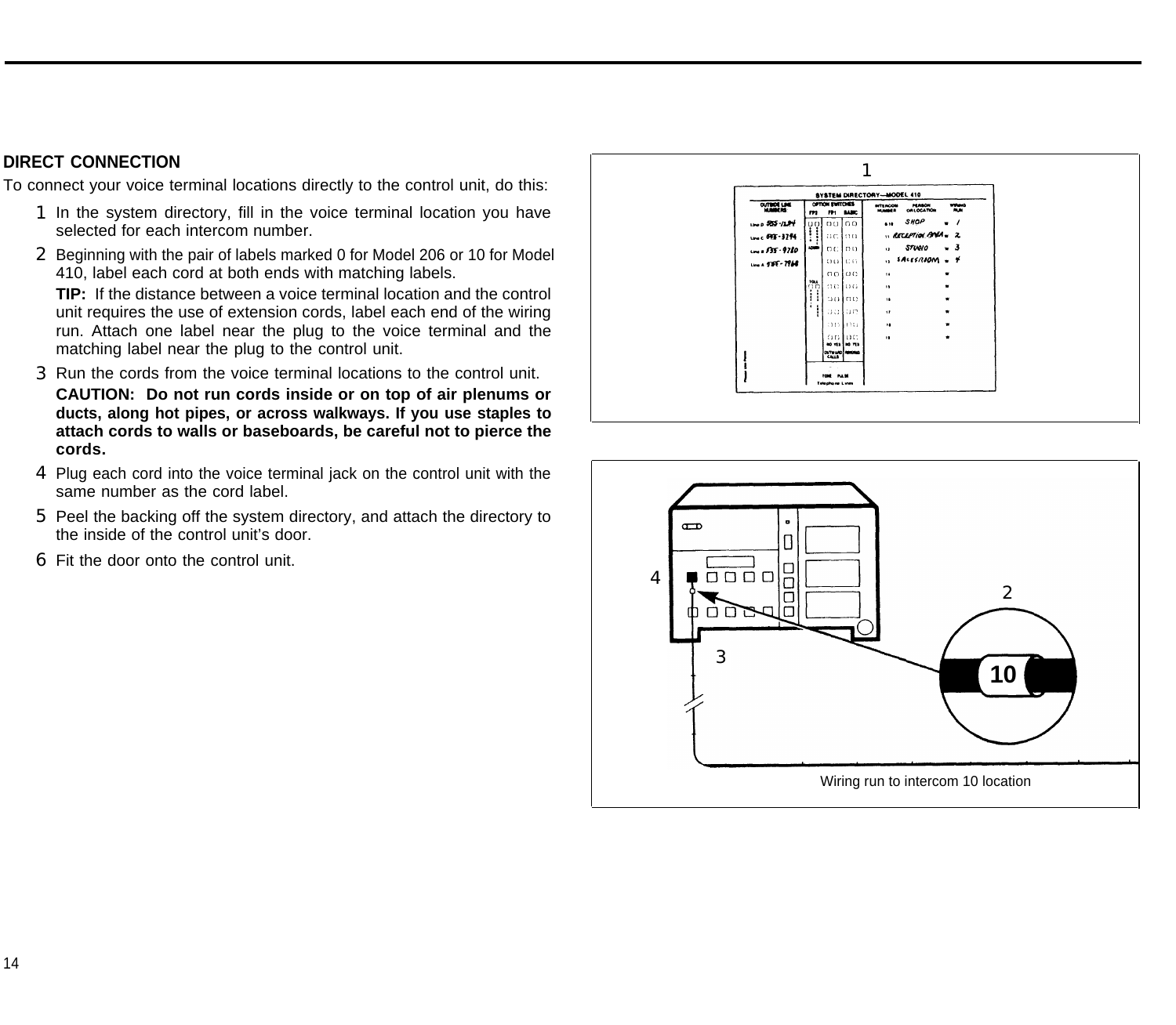## <span id="page-15-7"></span><span id="page-15-6"></span><span id="page-15-5"></span><span id="page-15-4"></span><span id="page-15-2"></span><span id="page-15-0"></span>Connecting the Voice Terminals

Each voice terminal has the following components:

- Voice terminal body
- Handset
- Coiled handset cord
- Modular voice terminal cord
- Desk stand and/or wall mount

#### <span id="page-15-1"></span>**PREPARE THE VOICE TERMINALS**

Prepare the voice terminals as follows:

- 1 Assemble each voice terminal and attach the desk stand or wall mount following the instructions that come with the components.
- 2 Plug one end of the coiled handset cord into the handset and the other end into the jack next to the handset symbol at the base of the voice terminal body.
- <span id="page-15-3"></span>3 Plug the modular voice terminal cord into the jack labeled Line on the bottom of the voice terminal.

**NOTE:** If the other end of this modular voice terminal cord is already plugged into the control unit (as may be the case for a voice terminal located very close to the control unit), a red light will go on next to a button when you plug the cord into the Line jack on the voice terminal, and the voice terminal may even begin to ring. Don't worry. The red light should go on, and step 5, below, tells you how to stop the ringing.

- 4 Find the volume control switch on the left side of the voice terminal, and slide it to the center position.
- 5 Find the Test/Program (T/P) switch, also on the left side of the voice terminal, and make sure it's set to the center position. If the switch is set at  $T$  or  $P$ , the voice terminal will begin ringing as soon as you plug it in.



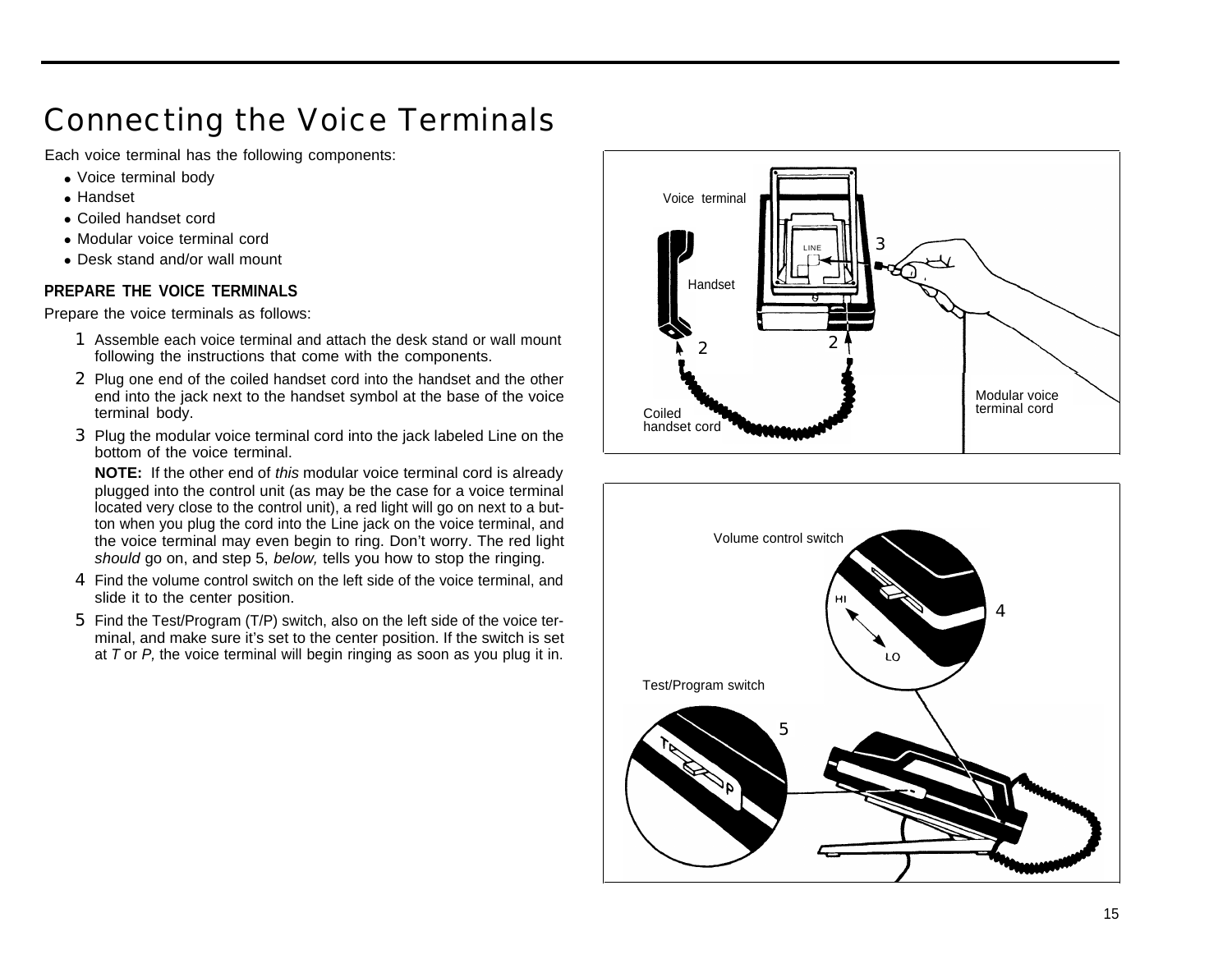### <span id="page-16-2"></span><span id="page-16-1"></span><span id="page-16-0"></span>**CONNECT EACH VOICE TERMINAL TO THE SYSTEM**

- 1 Place the voice terminal in its designated location.
- 2 Plug the voice terminal into the system in one of the following ways:

| If You Have                                                                | And                                                                            | Do This                                                                                                                                                                                                    |                                      | 2               |
|----------------------------------------------------------------------------|--------------------------------------------------------------------------------|------------------------------------------------------------------------------------------------------------------------------------------------------------------------------------------------------------|--------------------------------------|-----------------|
| a direct connection<br>from the voice ter-<br>minal to the control<br>unit | the connection re-<br>quires only a single<br>modular voice ter-<br>minal cord | Go on to step 3. You<br>have already con-<br>nected the voice ter-<br>minal to the system in<br>step 3 of "Prepare<br>the Voice Terminals,"<br>page 15.                                                    |                                      | Jack field conn |
|                                                                            | the connection re-<br>quires one or more<br>modular extension<br>cords         | Plug the loose end of<br>the modular voice ter-<br>minal cord into the<br>jack on the extension<br>cord that terminates<br>the wiring run from<br>the control unit loca-<br>tion. Then go on to<br>step 3. | Direct connection<br>to control unit |                 |
| a jack field connec-<br>tion to the control unit                           |                                                                                | Plug the loose end of<br>the modular voice ter-<br>minal cord into the<br>wall jack at the voice<br>terminal location.<br>Then go on to step 3.                                                            |                                      |                 |



A red light comes on next to a button when you plug in the voice terminal.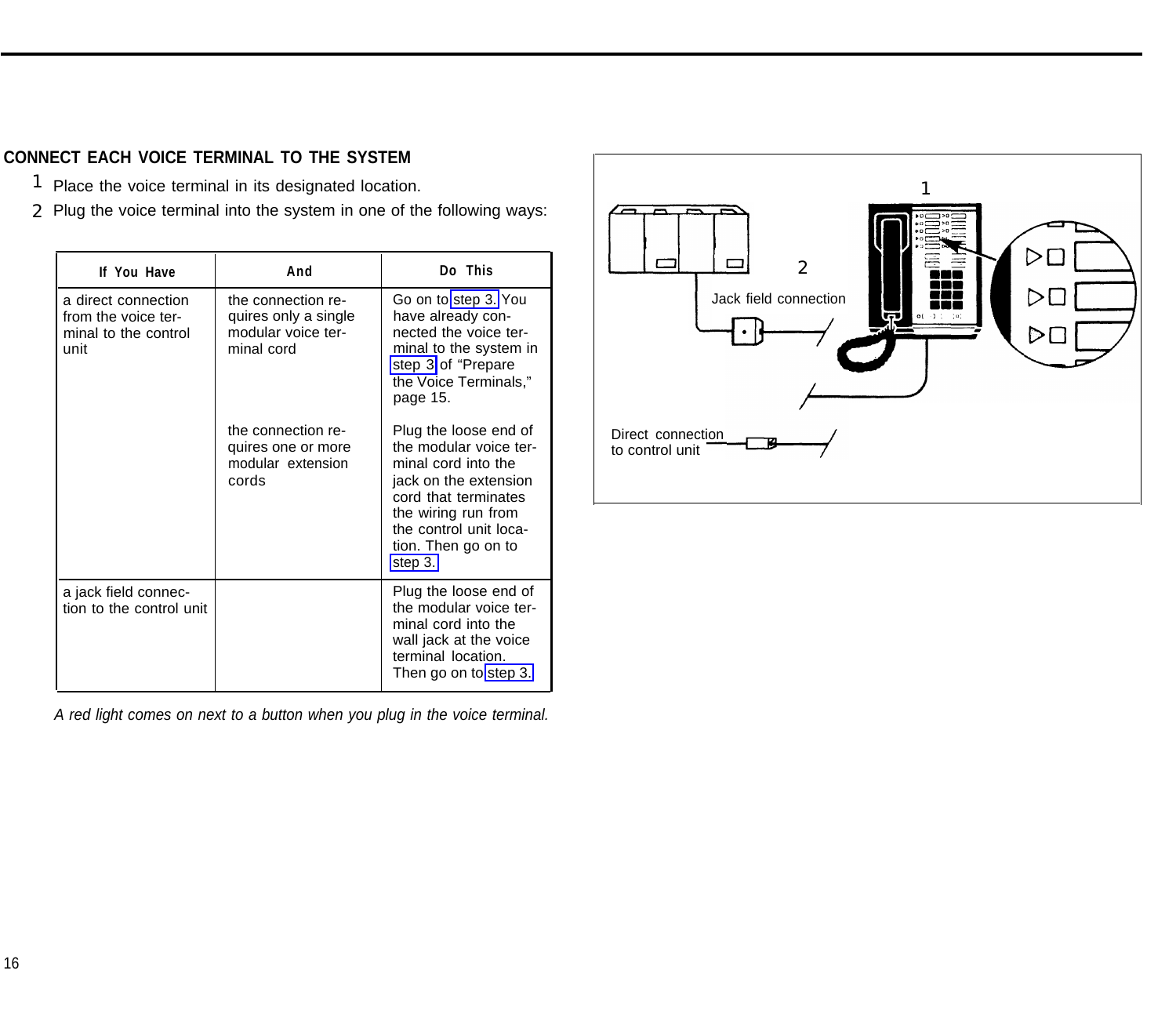<span id="page-17-1"></span><span id="page-17-0"></span>**3** Slide the  $T/P$  switch to  $T$  and hold it there.

All the red and green lights on the voice terminal begin to flash, and a tone sounds.

#### **If the lights do not flash:**

| Do This                                                                              | lf                                        | Then                                                                                                                                                                                                                               |
|--------------------------------------------------------------------------------------|-------------------------------------------|------------------------------------------------------------------------------------------------------------------------------------------------------------------------------------------------------------------------------------|
| A. Check the green<br>power light on the<br>control unit.                            | the green power light<br>is on            | go to $B$ .                                                                                                                                                                                                                        |
|                                                                                      | the green power light<br>is off           | unplug the power<br>cord from the ac<br>outlet and plug it in<br>again. If the green<br>power light still does<br>not go on, contact<br>your equipment sup-<br>plier for assistance<br>before continuing<br>with the installation. |
| <b>B.</b> Check the wiring<br>run from the control<br>unit to the voice<br>terminal. | the wiring connec-<br>tions are stable    | make a note of the<br>problem, and refer to<br>the Troubleshooting<br>Table, page 26, after<br>you've completed the<br>installation.                                                                                               |
|                                                                                      | you find one or more<br>loose connections | fix the connections. If<br>the voice terminal<br>lights still do not<br>flash, make a note of<br>it and refer to the<br>Troubleshooting<br>Table, page 26, after<br>you've completed the<br>installation.                          |



#### **If the tone does not sound:**

| Do This                                                                            | lf                              | Then                                                                                                                       |
|------------------------------------------------------------------------------------|---------------------------------|----------------------------------------------------------------------------------------------------------------------------|
| Use the voice ter-<br>minal's volume con-<br>trol switch to turn up<br>the volume. | the tone sounds                 | you've solved the<br>problem.                                                                                              |
|                                                                                    | the tone still doesn't<br>sound | make a note of it and<br>refer to the<br>Troubleshooting<br>Table, page 26, after<br>you've completed the<br>installation. |

4 Slide the T/P switch to the center position. The lights stop flashing and the tone stops.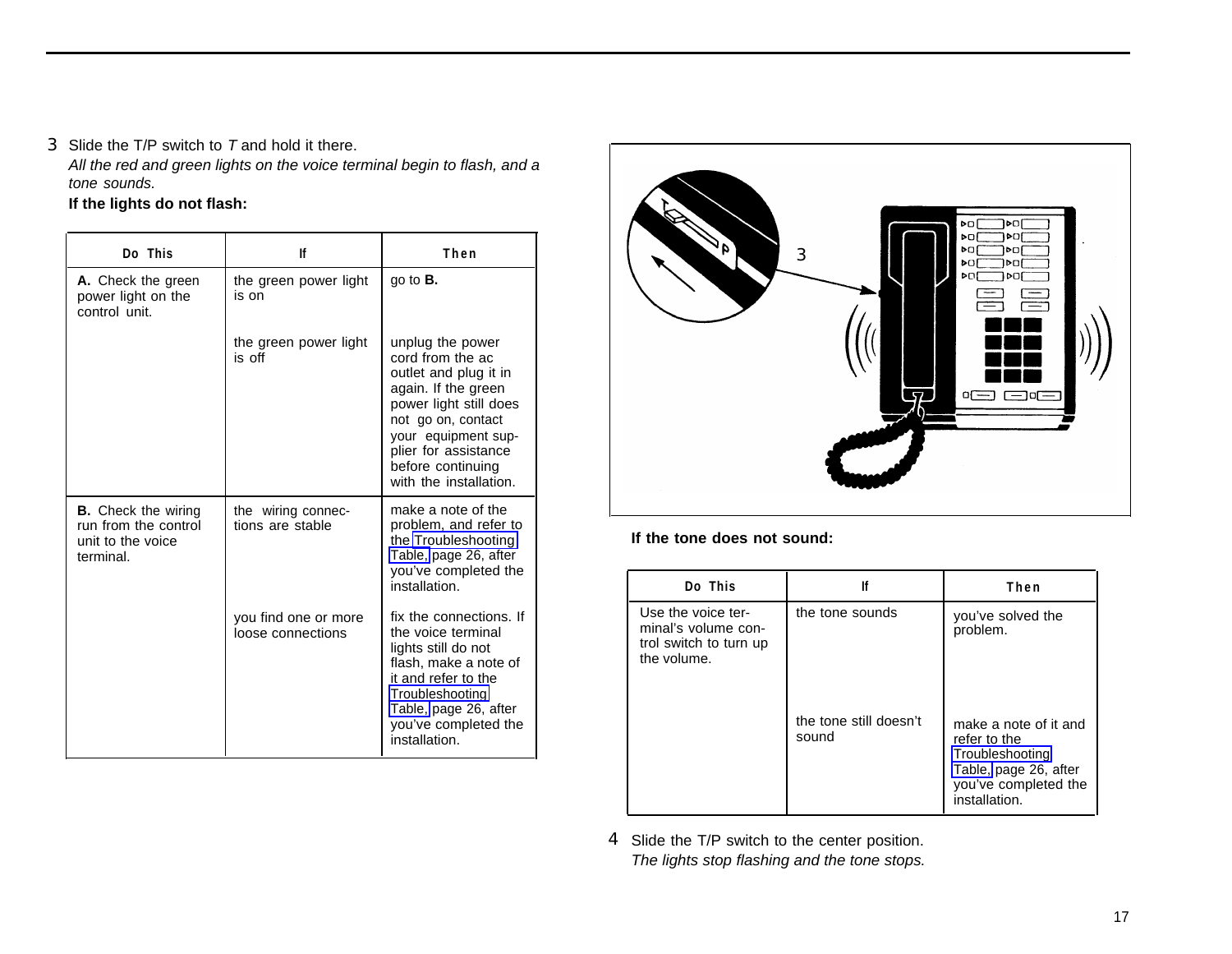#### <span id="page-18-3"></span><span id="page-18-2"></span><span id="page-18-0"></span>**TEST EACH VOICE TERMINAL FOR A DIAL TONE**

1 Lift the handset.

The green light goes on next to the shining red light, and you hear a dial tone.

2 Press one or more of the dial pad buttons. The dial tone stops.

If your system does not respond as described, make a note of it and refer to the [Troubleshooting Table,](#page-26-3) page 26, after you've completed the installation.

#### <span id="page-18-1"></span>**ATTACH AND VERIFY THE INTERCOM NUMBERS**

- 1 Fill in an intercom number label for each voice terminal.
- 2 Pry the plastic number card retainer away from its slot below the handset with a straightened paper clip or similar tool.
- 3 Lay the intercom number label in the slot, and replace the plastic retainer.
- 4 Verify the voice terminal's intercom number:
	- Touch the fifth button down in the leftmost row of buttons **(Intercom-Ring).**
	- Lift the handset.
	- Dial the voice terminal's intercom number.

A busy signal verifies the intercom number.



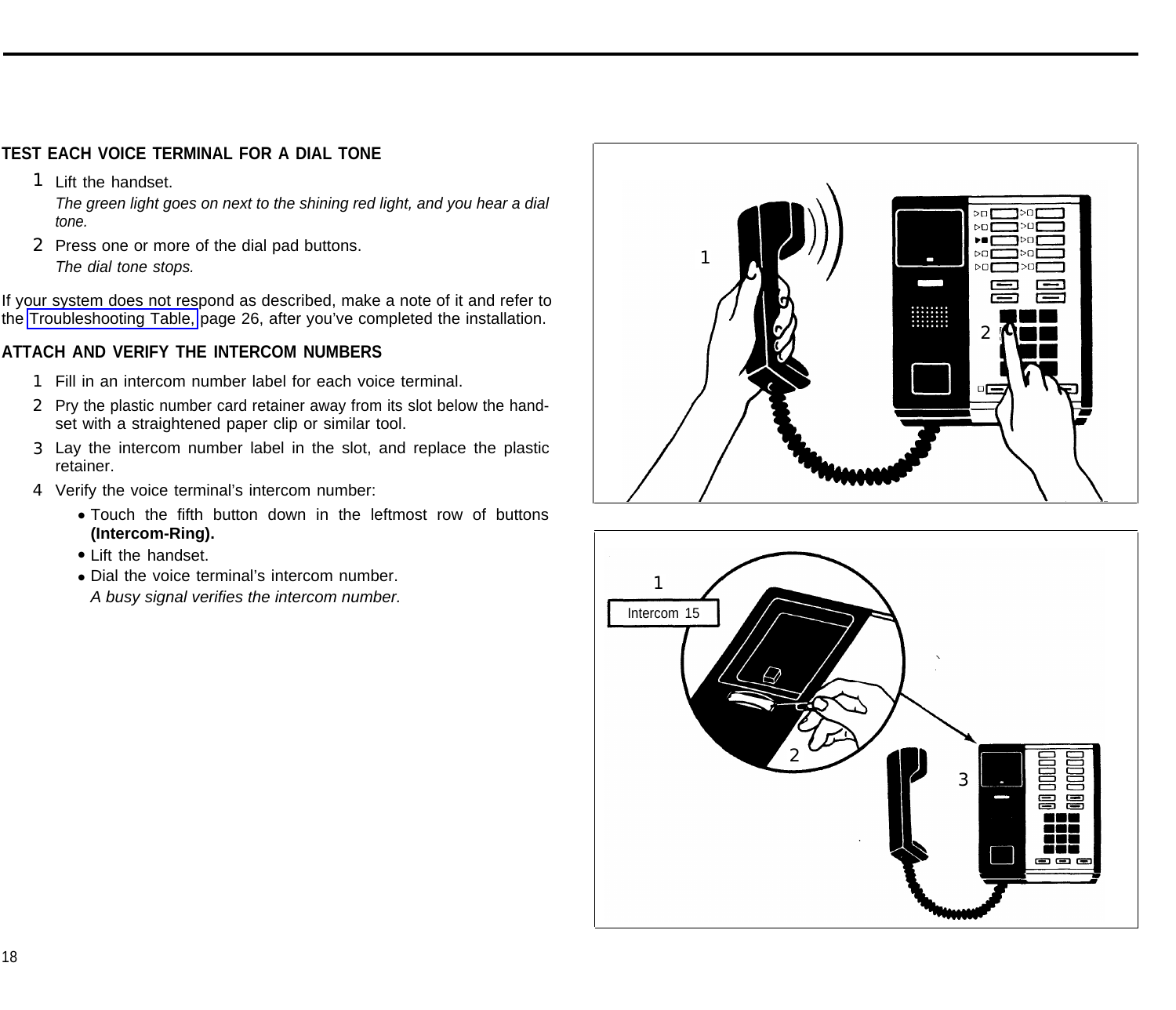## <span id="page-19-4"></span><span id="page-19-3"></span><span id="page-19-2"></span><span id="page-19-0"></span>Installing Accessories

Once you have installed your MERLIN system, you may want to add accessories to enhance your system's capabilities.

#### <span id="page-19-1"></span>**CARTRIDGES**

Cartridges provide the software and interfaces that make it possible for you to use many of the **MERLIN** system features and accessories. Without any cartridges, you will have Standard Features, which include Automatic Line Selection, Push-Button Dialing, Hold, and Intercom. Type I cartridges, called Feature Packages, add features such as Conference Calling, Call Transfer, and Outward Call Restriction to your system. Type II cartridges provide Music-on-Hold and/or Loudspeaker Paging capabilities, and Type III cartridges provide Extra Alert and Power Failure Transfer capabilities.

You can use the same cartridges in both Models 206 and 410, so if you start with the smaller system and your needs grow to the extent that you need the larger system, you don't have to invest in new cartridges. You can simply move them from one control unit to another.

To insert a cartridge, do as follows:

**1** Unplug the control unit's power cord from the ac outlet.

**CAUTION: Do not insert or remove cartridges when the control unit is connected to the ac outlet.**

- 1<br>2<br>3<br>4<br>5 2 Match the cartridge type with one of the slot labels on the control unit. (For example, a Feature Package is a Type I cartridge, so find the slot labeled Type l.)
- **3** Remove the protective plastic cover from the slot.
- 4 Slide the cartridge into the slot until the cartridge is firmly seated in place.
- **5** Plug the power cord back into the ac outlet.

The red warning light on the control unit comes on and then goes off after a few seconds.

If the red warning light does not go out, the cartridge(s) may not be firmly in place. Try this:

- Unplug the power cord, pull each cartridge from its slot, and push each firmly back into place.
- Plug the power cord back into the ac outlet.

If the warning light still remains lit, contact your equipment supplier for • Unplug<br>each fi<br>• Plug the warning<br>assistance.



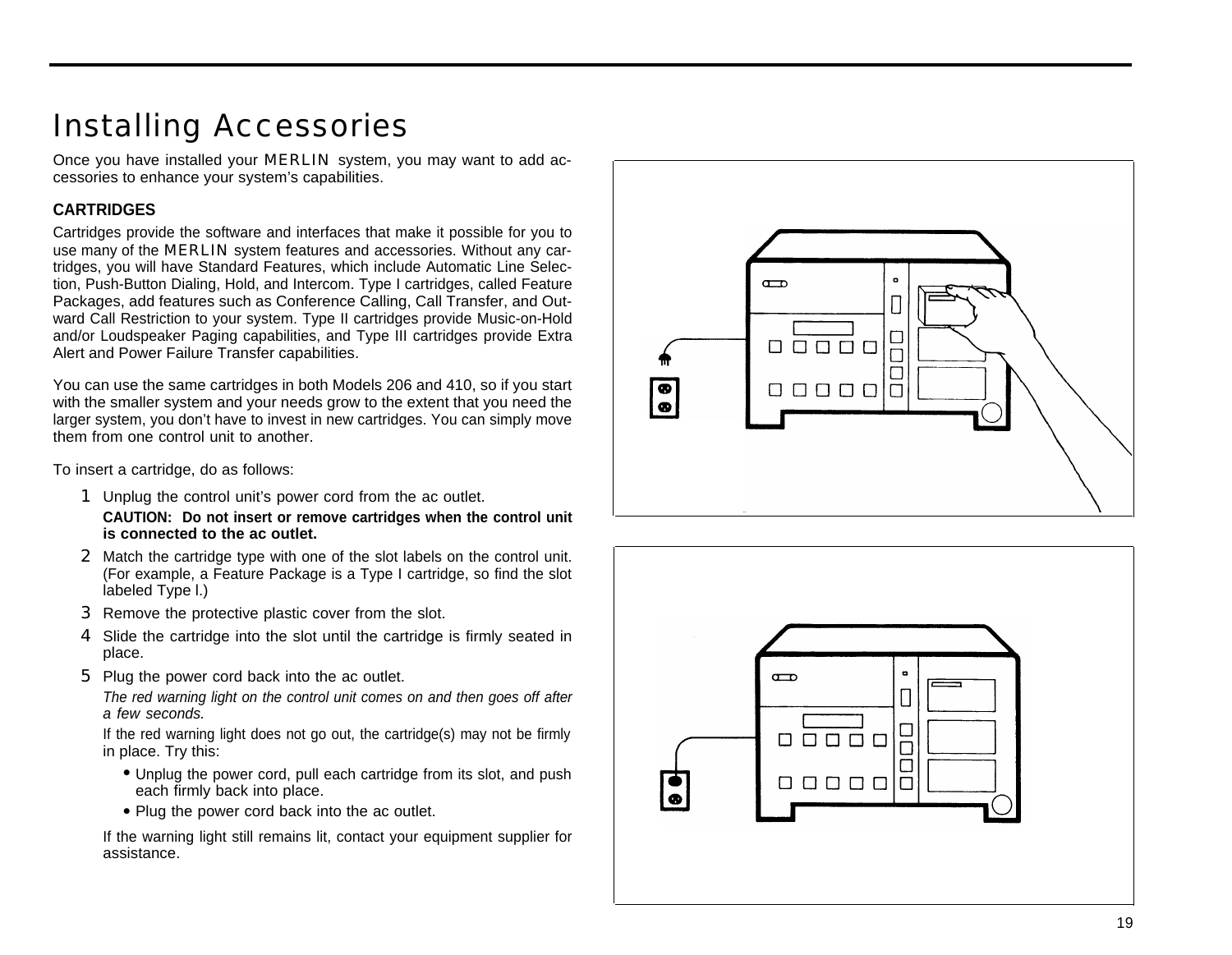#### <span id="page-20-1"></span><span id="page-20-0"></span>**OTHER ACCESSORIES**

You can enhance your system by adding accessory equipment. Accessories such as Extra Alert horns, Loudspeaker Paging, and Power Failure Transfer telephones require additional cartridges. General Purpose Adapters for your voice terminals allow you to connect modems, autodialers, cordless phones, and other extension phones. You can also connect headsets and Hands-Free Units to your voice terminals.

A 34-button deluxe voice terminal used with an accessory requires a Voice Terminal Power Supply, as does a voice terminal more than 1000 feet from the control unit.

To add these and other accessories to your system, follow the instructions that come with the components.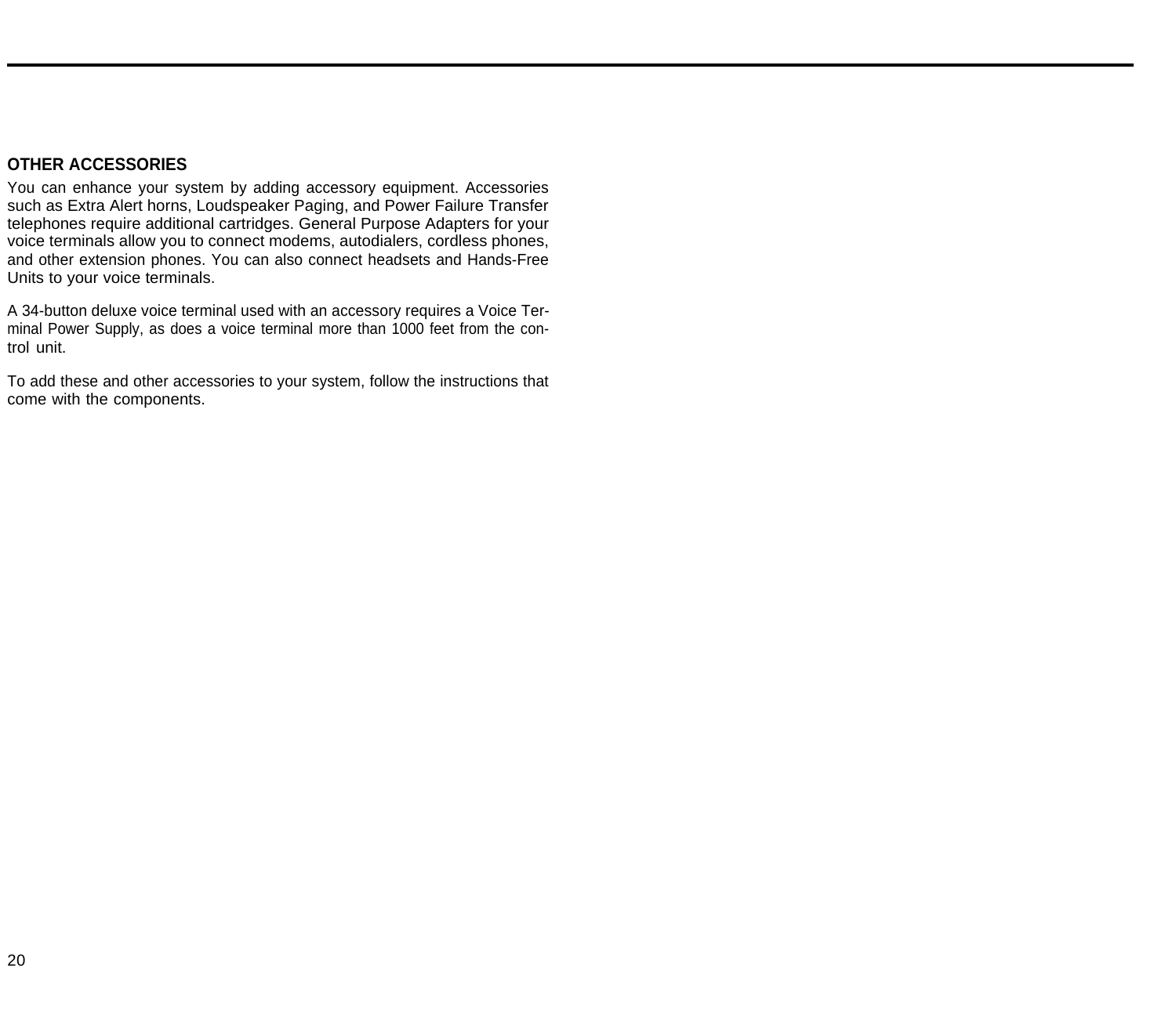# <span id="page-21-3"></span><span id="page-21-2"></span><span id="page-21-0"></span>System Tests

Now that your system equipment is in place, you need to test it to make sure it's operating properly. The following tests will help you determine if you have installed your system correctly and if all your system components are working. If these tests reveal any problems, see the [Troubleshooting Table,](#page-26-4) page  $26.$ 

#### <span id="page-21-1"></span>**PLACE AN OUTSIDE CALL**

Using any voice terminal in your system:

- 1 Lift the handset. The green light goes on next to the shining red light.
- 2 Dial an outside number (for example, a friend's home).
- 3 After the call is answered, place the call on hold by touching **Hold.** The green light next to the line button flashes rapidly.
- 4 Return to the call on hold by touching the line button next to the flashing green light.
- 5 Verify two-way communication, and then hang up the handset.



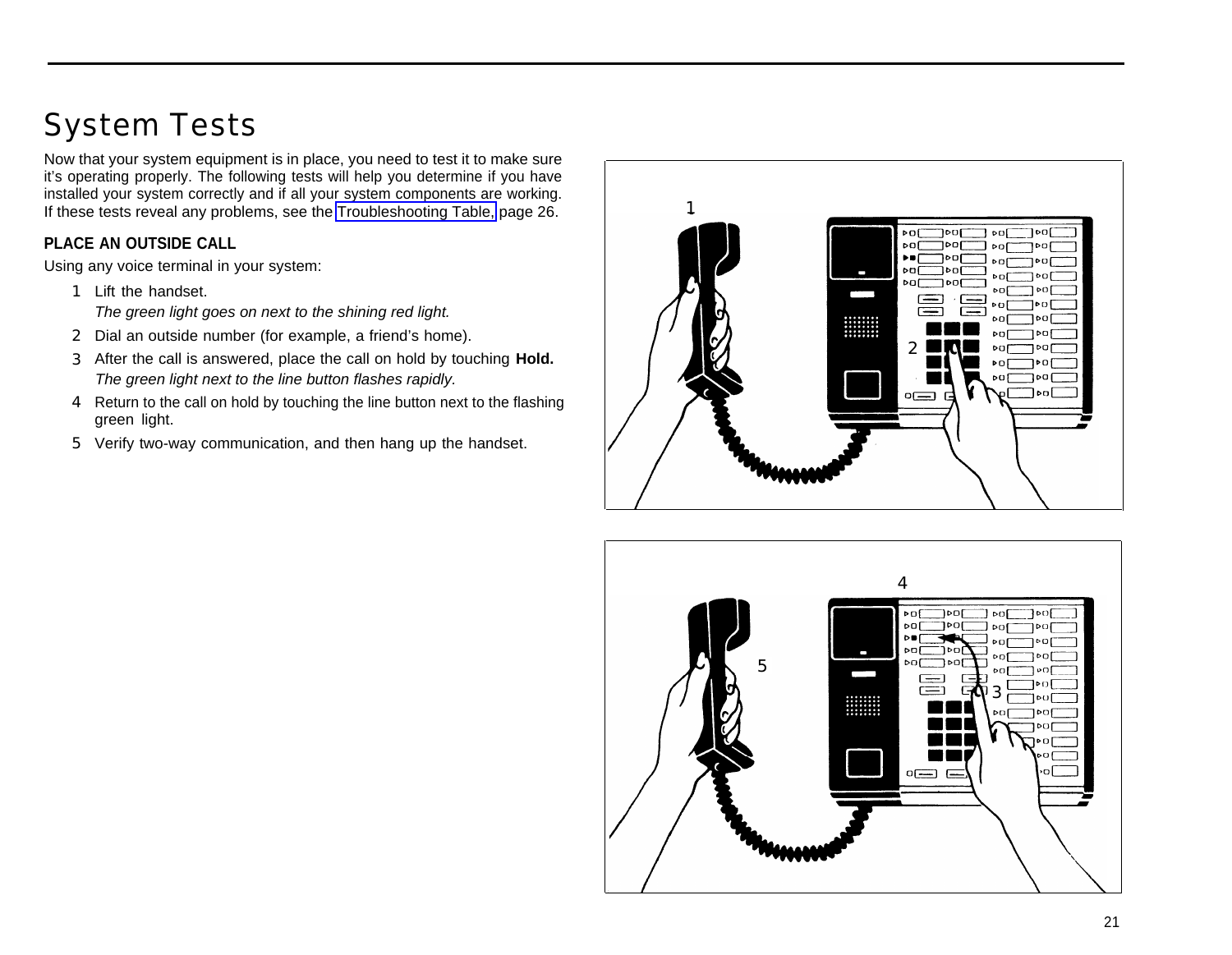#### <span id="page-22-1"></span><span id="page-22-0"></span>**PLACE AN INTERCOM CALL**

Make this test call from one voice terminal to another voice terminal in your system. Have someone available to answer the intercom call.

- 1 From a voice terminal, touch the fifth button down in the leftmost row of buttons **(Intercom-Ring)** without lifting the handset. The red light next to the button goes on.
- 2 Lift the handset. The green light next to the button goes on.
- 3 Dial your partner's intercom number. You hear intermittent ringing.
- 4 Wait for your partner to answer before speaking into your handset. When the call comes through on the called voice terminal, three short rings sound, the red light glows steadily next to the fourth button down in the leftmost row of buttons **(Intercom-Voice),** and the corresponding green light flashes until the handset is lifted.
- 5 When your partner lifts the handset at the called voice terminal, verify two-way communication, and then hang up the handsets at both voice terminals.

The lights on both voice terminals go out, and the red light goes on next to the third button down in the leftmost row of buttons.

6 Repeat this procedure for every voice terminal you want to test.



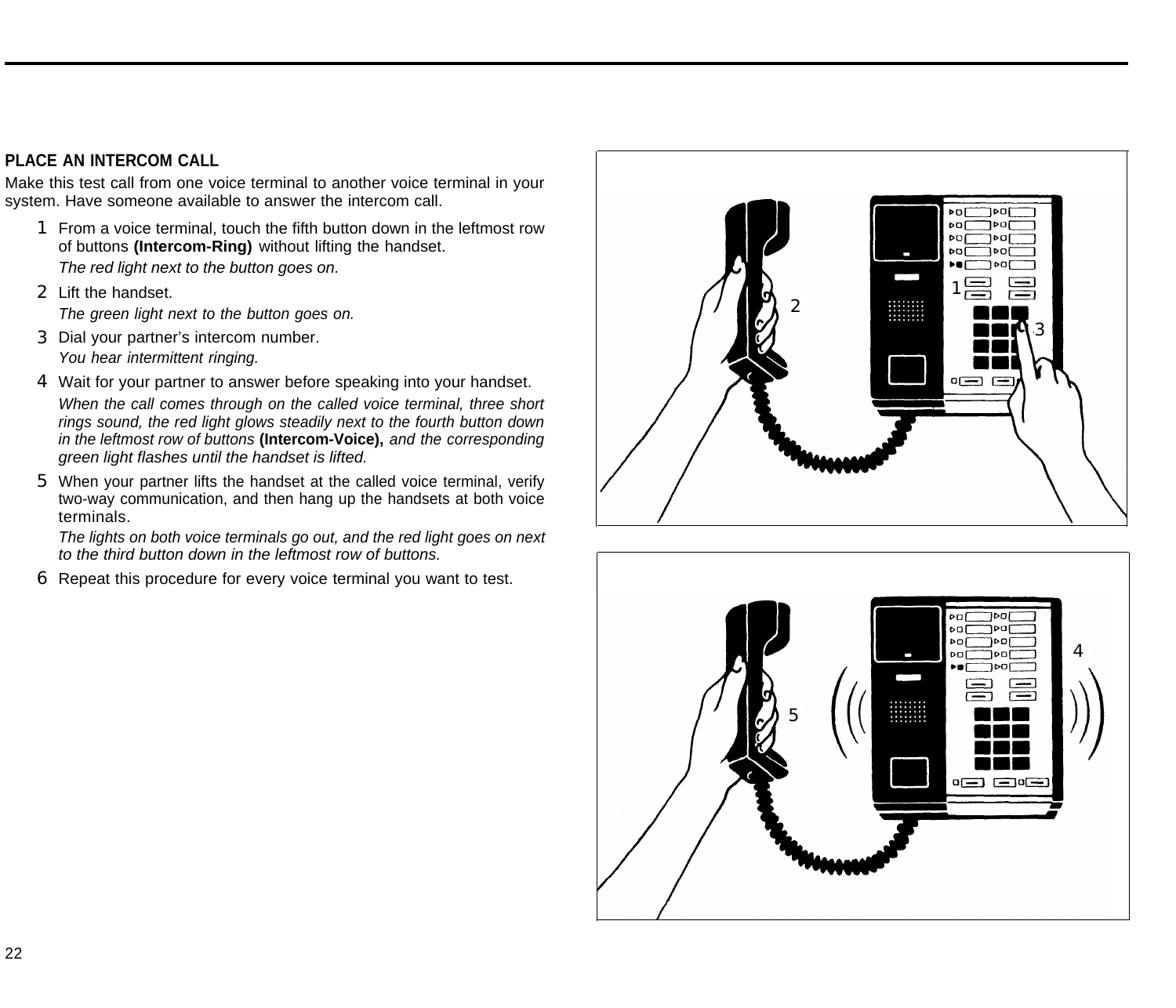## <span id="page-23-3"></span><span id="page-23-2"></span><span id="page-23-1"></span><span id="page-23-0"></span>What's Next?

Now that your MERLIN system is installed, you need to program it to meet your business needs. If you have standard features, refer to the Standard Features User's Guide: Models 206, 410 and 820. If you have a Feature Package, refer to the administration manual that comes with the Feature Package to learn how to customize the system to meet your business needs. Then, review the user's guide that also comes with the Feature Package to learn how to use the MERLIN system custom features.

This installation guide contains information about system changes and troubleshooting. Keep it for later reference.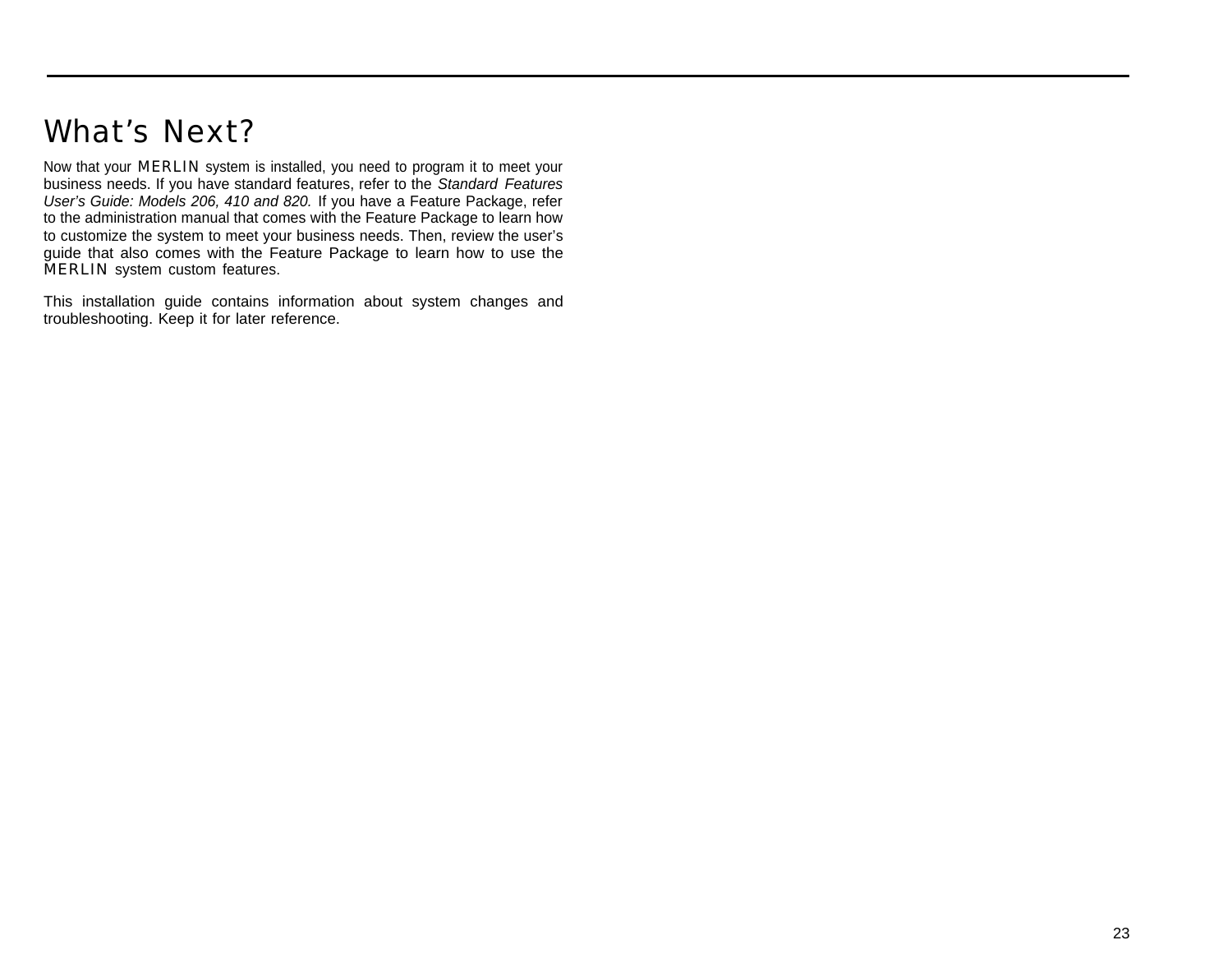## <span id="page-24-6"></span><span id="page-24-5"></span><span id="page-24-0"></span>System Changes

Your **MERLIN** communications system is designed so that you can make system changes quickly and easily. You can increase your system's capacity simply by adding outside lines and voice terminals to a maximum of 2 lines and 6 voice terminals for Model 206, and 4 lines and 10 voice terminals for Model 410. You can increase the system's capabilities by adding cartridges and accessories. Modular plugs on much of the system wiring and the labels on key components make it easy for you to reorganize the system in the event of office rearrangements. If your needs increase so much that you need a larger system, you should be able to use many of the components from your present system in your new MERLIN system, which should mean considerable savings.

<span id="page-24-1"></span>The following are the most common system changes.

#### **ADDING AN OUTSIDE LINE**

<span id="page-24-2"></span>If your **MERLIN** system becomes so busy that people frequently must wait to make calls, you may want to add an outside line to your system. If you have a Model 206, it can support two outside lines. If you have a Model 410, it can support up to four.

- 1 Have your local telephone company add the outside line(s) and network interface jack(s) to those you already have in place.
- 2 Obtain a modular line cord for each outside line you are adding.
- 3 Unplug the control unit power cord from the ac outlet.
- 4 Follow the instructions for ["Prepare the Network Interface,"](#page-8-1) page 8 and, ["Connect the Control Unit to the Network Interface,"](#page-10-1) page 10.
- 5 Label a new line button on each voice terminal that will have access to the new line. See your administration manual for more detailed information on how to assign an outside line to a voice terminal and which button to label.
- 6 Record the change in your system directory.

#### **ADDING A VOICE TERMINAL**

You can easily add more voice terminals to your **MERLIN** system as your business and communication demands increase. A Model 206 can support up to six voice terminals; a Model 410 can support up to ten.

1 See that the necessary wiring, jacks,and modular voice terminal cords are installed between the control unit and the new voice terminal location. (See ["Getting Started,"](#page-3-2) page 3, and ["Voice Terminal Wiring,"](#page-12-3) page 12.)

- 2 Assemble each new voice terminal, and connect it to the system according to the instructions in ["Connecting the Voice Terminals,"](#page-15-4) page 15.
- 3 Record the addition in your system directory.

#### <span id="page-24-3"></span>**MOVING A VOICE TERMINAL**

You can easily move a voice terminal from one location to another without having to reprogram the voice terminal.

To move a voice terminal:

- 1 Make sure the necessary wiring is in place (see ["Getting Started,"](#page-3-2) page 3, and ["Voice Terminal Wiring,"](#page-12-3) page 12).
- 2 Unplug the voice terminal at its old location, and plug it in at the new location.
- <span id="page-24-4"></span>3 Change the connection at the control unit location:
	- If you have a jack field, unplug the jumper cord labeled with the voice terminal's intercom number from the jack in the jack field for the voice terminal's old location, and plug it into the jack for its new location. You do not have to change any labels in the system. Simply record the change of location in the system directory.
	- If you have a direct connection from the new location to the control unit, find the modular cord that terminates the wiring run from the voice terminal's new location to the control unit, and plug that cord into the voice terminal jack in the control unit with the voice terminal's intercom number. This procedure for a direct connection requires you to relabel both ends of the wiring run between the new location and the control unit with the voice terminal's intercom number and record the change in the system directory. But you do not have to reprogram the voice terminal.

#### **CHANGING TOUCH-TONE/ROTARY SERVICE**

If you are changing your telephone service from rotary (pulse) to Touch-Tone:

• Set the Tone/Pulse switch on the control unit to Tone (left).

If you are changing your telephone service from Touch-Tone to rotary (pulse):

• Set the Tone/Pulse switch on the control unit to Pulse (right).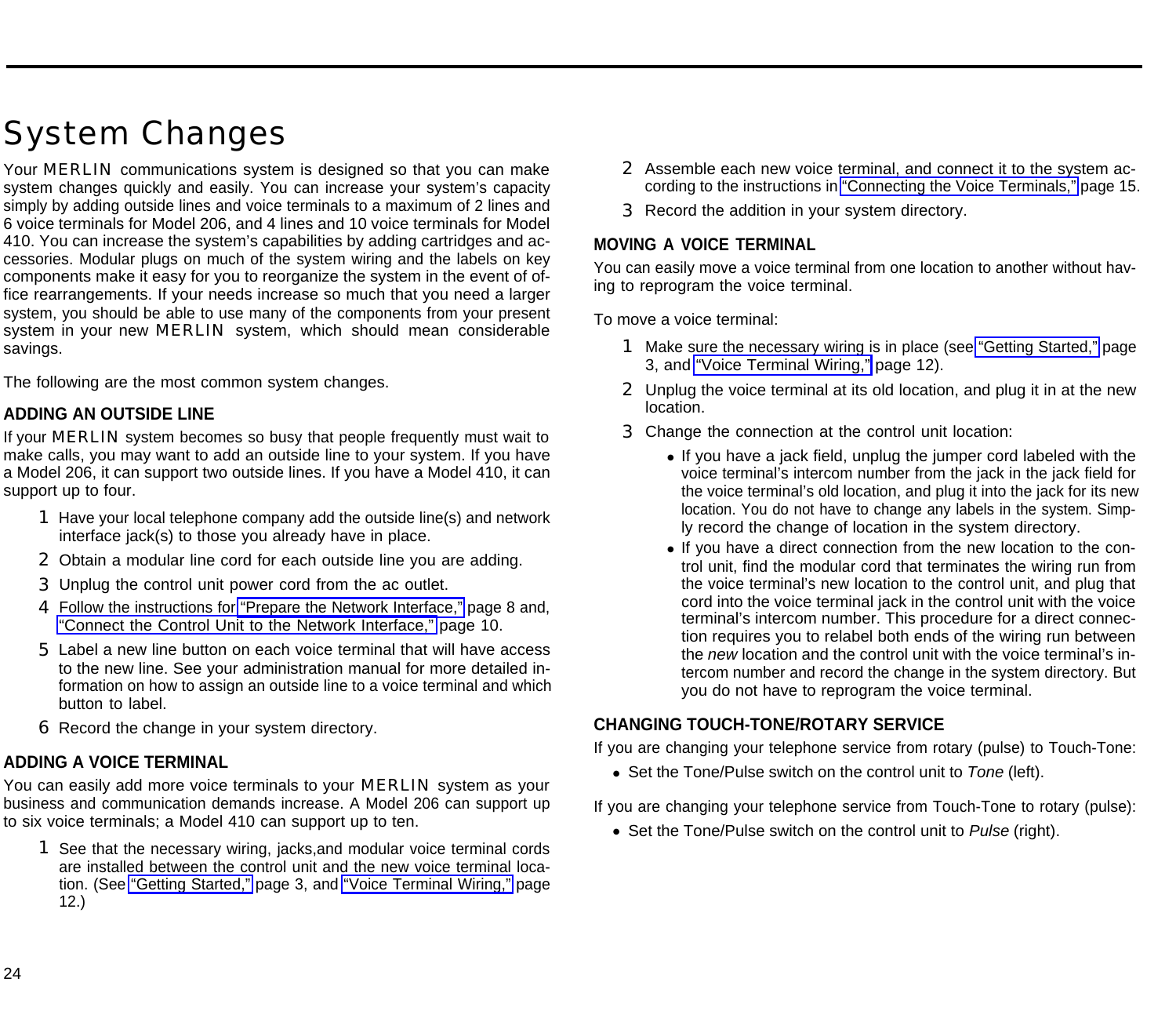#### <span id="page-25-1"></span><span id="page-25-0"></span>**UPGRADING FROM MODEL 206 TO MODEL 410**

If your needs expand beyond the capacity of your Model 206 system, you can easily install a Model 410 system in its place. You can reuse the cartridges, voice terminals and accessories that came with your Model 206.

- 1 Have your local telephone company add outside line(s) and network interface jack(s) to those you already have. If you have building wiring with modular jacks, have additional building wiring professionally installed, or install it yourself using the Wiring Installation Kit.
- 2 Obtain the following components:
	- Model 410 control unit
	- Line cords and line cord label pairs for each new wiring run
	- Additional voice terminals
	- Modular voice terminal cords and terminal cord labels for each new voice terminal.
- 3 Unplug the Model 206 power cord from the ac outlet.
- 4 Unplug all the modular voice terminal cords and line cords from the Model 206 control unit.

**NOTE:** Before unplugging the cords, make sure they are accurately labeled. Also, consult your system directory to make sure it is accurate.

- 5 Slide the cartridges out of the control unit.
- 6 Remove the Model 206 control unit and put the Model 410 control unit in its place.
- **7** Insert the cartridges into the new control unit following the instructions described in ["Installing Accessories,"](#page-19-3) page 19.

**CAUTION: Do not insert or remove cartridges when the control unit power cord is plugged into the ac outlet.**

- 8 Plug your original line cords into the control unit line jacks that match the cords' labels.
- 9 Label new line cords at both ends with the letters associated with the empty control unit line jacks.
- 10 Assign new intercom numbers to your voice terminals; 10 through 19 are the available intercom numbers with Model 410.
- 11 Label the modular voice terminal cords with their new intercom numbers.
- 12 Plug your original modular voice terminal cords into the voice terminal jacks that match the cords' labels.
- 13 Install your new voice terminal wiring following the instructions in ["Voice Terminal Wiring,"](#page-12-4) page 12.
- 14 Assemble your new voice terminals and place them in their new locations. Add new intercom labels to voice terminals. Follow the instructions in ["Connecting the Voice Terminals,"](#page-15-5) page 15.
- 15 Fill out a new system directory and attach it to the control unit door.
- **16** Refer to ["What's Next,"](#page-23-2) page 23, to find out where you can learn how to administer and program your new Model 410 system to meet your individual business needs.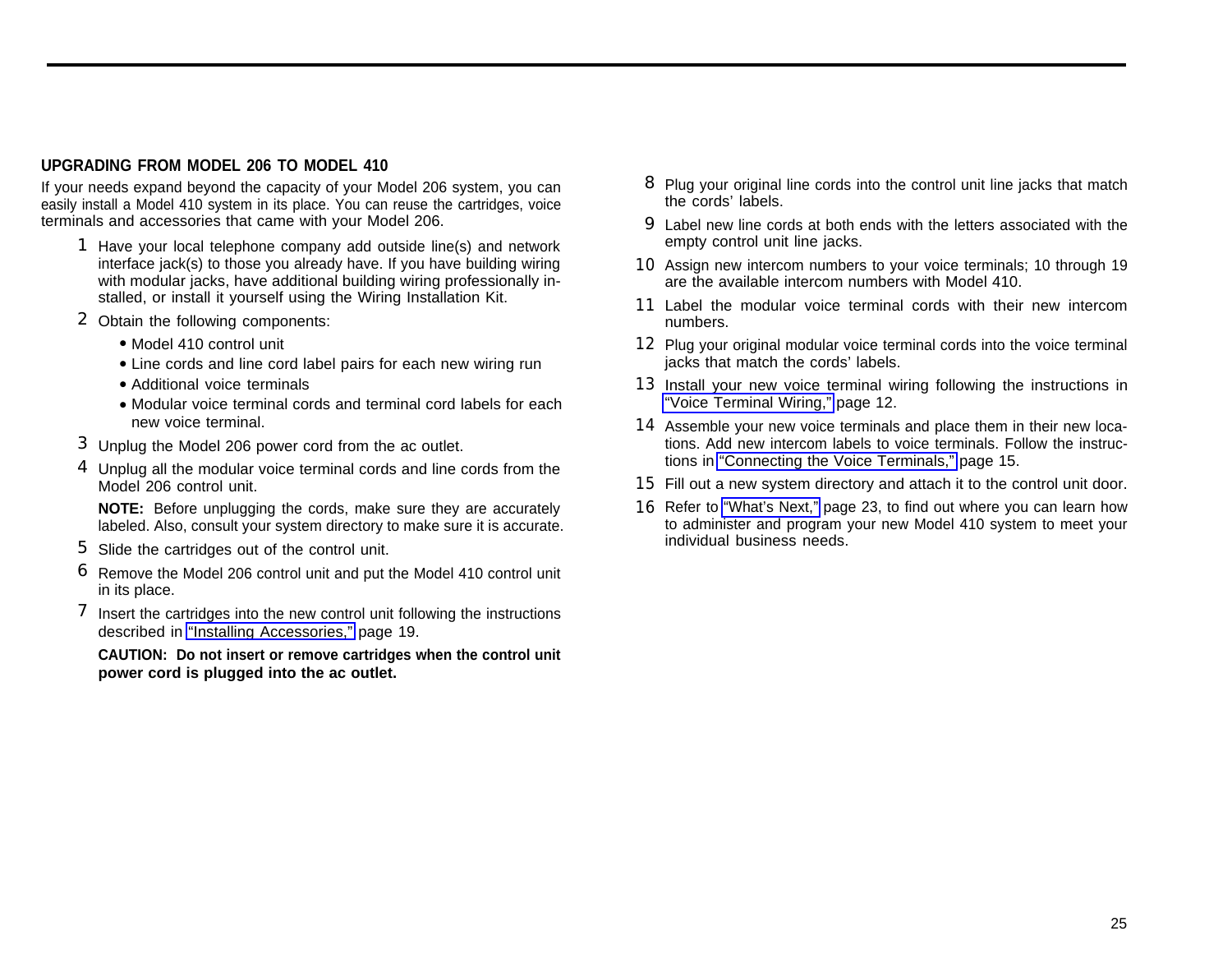# <span id="page-26-6"></span><span id="page-26-2"></span><span id="page-26-0"></span>Troubleshooting

Refer to the following table if you have trouble with your MERLIN system. Identify the symptom in the "Trouble" column of the table, and perform the recommended steps to isolate and correct the problem. If you are unable to identify a particular problem, perform the [general test](#page-29-1) on page 29 before calling your equipment supplier for help. Once you have programmed and administered your system, you may want to obtain the Service and Maintenance Manual: Models 206, 410, and 820 for additional information on troubleshooting your system.

#### <span id="page-26-5"></span><span id="page-26-4"></span><span id="page-26-3"></span><span id="page-26-1"></span>**TROUBLESHOOTING TABLE**

| <b>Trouble</b>                                                     | <b>Possible Cause</b>                                                                                                                 | Do this                                                                                                                                                               | lf                                                                                               | <b>Then</b>                                                                                                                                   |
|--------------------------------------------------------------------|---------------------------------------------------------------------------------------------------------------------------------------|-----------------------------------------------------------------------------------------------------------------------------------------------------------------------|--------------------------------------------------------------------------------------------------|-----------------------------------------------------------------------------------------------------------------------------------------------|
| You have difficulty<br>placing outside calls<br>from more than one | Incorrect Tone/Pulse<br>setting                                                                                                       | 1. Check the Tone/Pulse switch<br>setting on the control unit.                                                                                                        | the switch is set to Pulse and<br>you have Touch-Tone telephone<br>service                       | set the switch to Tone.                                                                                                                       |
| voice terminal.                                                    |                                                                                                                                       |                                                                                                                                                                       | the switch is set to Tone and you<br>have rotary (pulse) telephone<br>service                    | set the switch to Pulse. This cor-<br>rects the setting but does not solve<br>this problem. Go to step 2.                                     |
|                                                                    |                                                                                                                                       |                                                                                                                                                                       | the switch is set for the ap-<br>propriate telephone service                                     | go to step 2.                                                                                                                                 |
|                                                                    | Call Restriction<br>feature activated on<br>the malfunctioning                                                                        | 2. Refer to the administration<br>manual to learn how to ad-<br>minister the Call Restriction                                                                         | the feature is activated on the<br>malfunctioning voice terminals                                | deactivate the feature following the<br>instructions in the administration<br>manual.                                                         |
|                                                                    | voice terminals                                                                                                                       | feature.                                                                                                                                                              | the feature is not activated on<br>the malfunctioning voice<br>terminals                         | go to step 3.                                                                                                                                 |
|                                                                    | Faulty <b>MERLIN</b><br>intercom calls from several<br>system components<br>voice terminals.                                          | 3. Try to place both outside and                                                                                                                                      | the trouble appears on intercom<br>calls or the trouble appears on<br>only one voice terminal    | the trouble is caused by a compo-<br>nent in your system. Refer to the<br>other tests in this table to identify<br>the source of the problem. |
|                                                                    |                                                                                                                                       |                                                                                                                                                                       | the trouble appears only on out-<br>side calls                                                   | go to step 4.                                                                                                                                 |
|                                                                    | 4. At the control unit location,<br>Faulty telephone<br>unplug the line cords from<br>company wiring<br>the network interface, and in | the trouble appears on the basic<br>telephone, and the interface<br>uses a line adapter                                                                               | go to step 5.                                                                                    |                                                                                                                                               |
|                                                                    |                                                                                                                                       | their place plug in a basic<br>telephone. (Do not use a<br>MERLIN system voice ter-<br>minal.) Try to place an out-<br>side call from each network<br>interface jack. | the trouble appears on the basic<br>telephone, and the interface<br>does not have a line adapter | your outside telephone lines are<br>faulty. Report the trouble to your<br>local telephone company<br>representative.                          |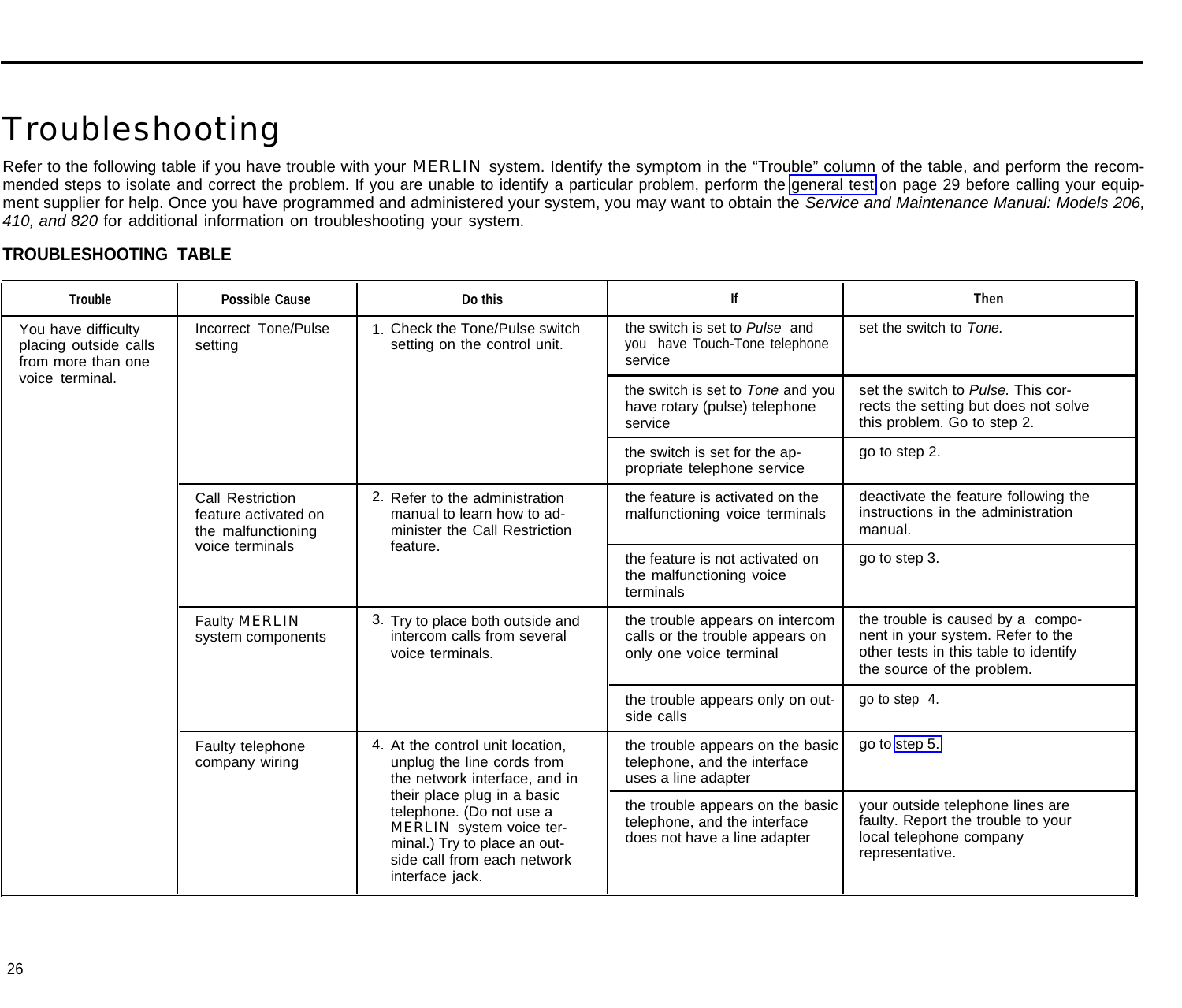## **TROUBLESHOOTING TABLE (CONTINUED)**

<span id="page-27-0"></span>

| Trouble                                                                                                    | Possible Cause                                     | Do this                                                                                                                                                                  | lf                                                                                                   | <b>Then</b>                                                                                                                                                                                                       |
|------------------------------------------------------------------------------------------------------------|----------------------------------------------------|--------------------------------------------------------------------------------------------------------------------------------------------------------------------------|------------------------------------------------------------------------------------------------------|-------------------------------------------------------------------------------------------------------------------------------------------------------------------------------------------------------------------|
| You have difficulty<br>face line adapter<br>placing outside calls<br>from more than one<br>voice terminal. | Faulty network inter-                              | 5. Replace the network inter-<br>face line adapter with another<br>one. Plug the basic<br>telephone into each of the                                                     | the trouble still appears on the<br>basic telephone                                                  | your outside telephone lines are<br>faulty. Report the trouble to your<br>local telephone company<br>representative.                                                                                              |
| (continued)                                                                                                |                                                    | jacks, and try to place an out-<br>side call.                                                                                                                            | the trouble does not appear on<br>the basic telephone                                                | the old line adapter is faulty.<br>Replace it with a new line adapter.                                                                                                                                            |
| A voice terminal<br>doesn't ring.                                                                          | Volume control<br>switch                           | 1. Check the volume control<br>setting on the voice terminal.<br>Slide the switch to a higher<br>setting.                                                                | the trouble persists                                                                                 | go to step 2.                                                                                                                                                                                                     |
|                                                                                                            | Voice terminal pro-<br>grammed not to ring         | 2. Refer to the user's guide to<br>learn how to program ringing<br>options.                                                                                              | voice terminal is programmed<br>not to ring                                                          | change the ringing option accor-<br>ding to the instructions in the<br>user's guide.                                                                                                                              |
|                                                                                                            |                                                    |                                                                                                                                                                          | the voice terminal is pro-<br>grammed to ring                                                        | go to step 3.                                                                                                                                                                                                     |
|                                                                                                            | Do Not Disturb<br>feature is activated             | 3. Refer to the user's guide that<br>came with the Feature<br>Package.                                                                                                   | the feature is activated                                                                             | deactivate the feature following the<br>instructions in the User's Guide.                                                                                                                                         |
|                                                                                                            | (applies only if you<br>have a Feature<br>Package) |                                                                                                                                                                          | the feature is not activated                                                                         | refer to the test for "Trouble with<br>lights, speaker, and ringing."                                                                                                                                             |
| There is trouble with<br>voice terminal lights,<br>speaker, or ringing.                                    | Faulty voice terminal                              | 1. Slide the T/P switch on the<br>side of the voice terminal to<br>the T position and hold it<br>there.                                                                  | all the red and green lights flash<br>alternately, and a tone sounds<br>continually                  | the voice terminal is working pro-<br>perly. Go to step 3.                                                                                                                                                        |
|                                                                                                            |                                                    |                                                                                                                                                                          | some (but not all) of the lights<br>flash continually and/or a tone<br>sounds at irregular intervals | the trouble is caused by either the<br>voice terminal or the cord connec-<br>tion. Go to step 2.                                                                                                                  |
|                                                                                                            |                                                    |                                                                                                                                                                          | all lights are off and a tone<br>sounds continually or irregularly                                   | the trouble is either the control unit,<br>the voice terminal, or the cord con-<br>nection. Go to step 2.                                                                                                         |
|                                                                                                            |                                                    | 2. Unplug the malfunctioning<br>voice terminal, and in its<br>place plug in a working voice<br>terminal. Slide its T/P switch<br>to the T position and hold it<br>there. | the same trouble appears on the<br>working voice terminal                                            | the malfunctioning voice terminal<br>probably is not faulty. The trouble is<br>in either the control unit or the<br>cables. Plug the malfunctioning<br>voice terminal into its original jack<br>and go to step 3. |
|                                                                                                            |                                                    |                                                                                                                                                                          | the trouble does not appear on<br>the working voice terminal                                         | the malfunctioning voice terminal is<br>faulty. Contact your equipment sup-<br>plier for assistance.                                                                                                              |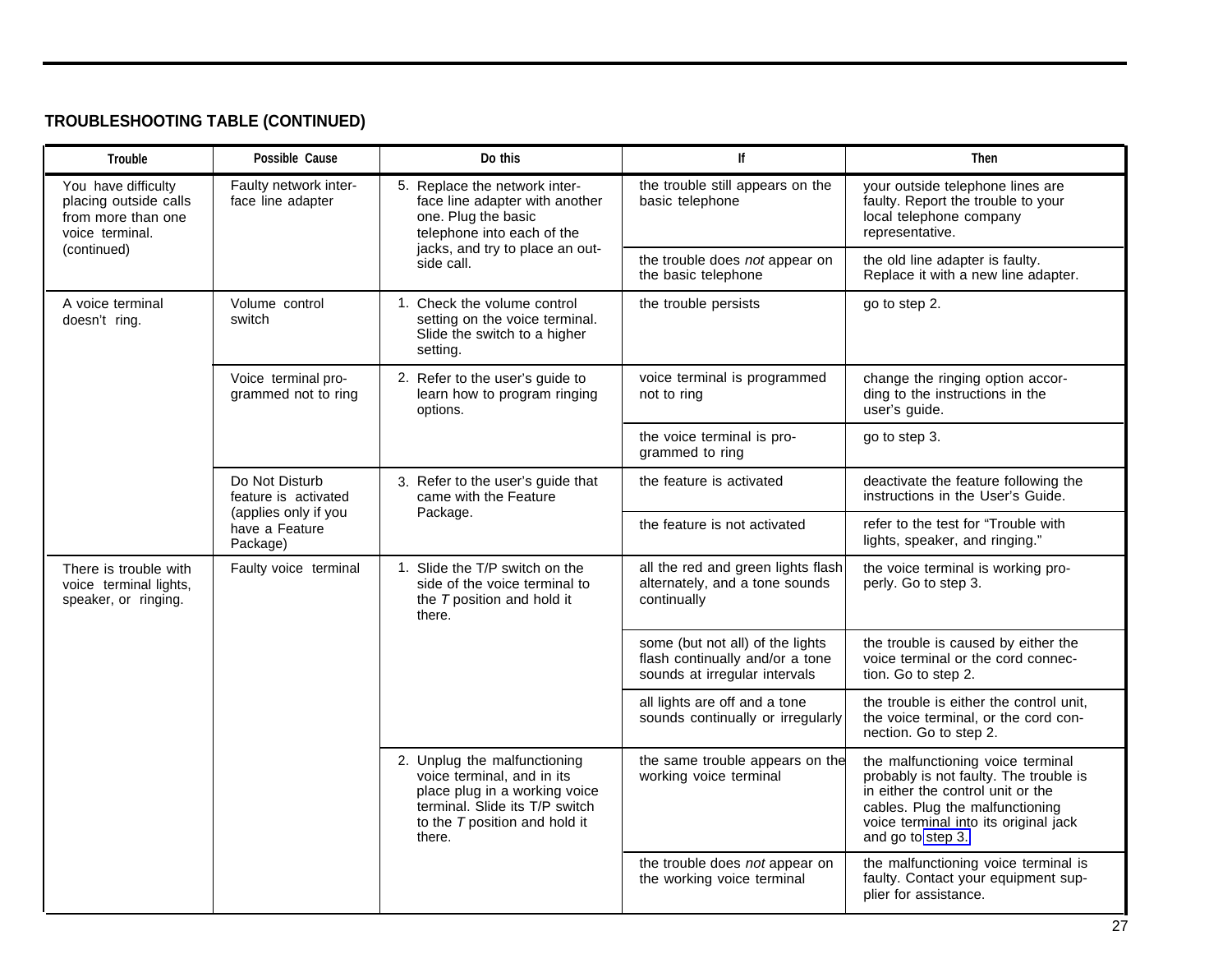## **TROUBLESHOOTING TABLE (CONTINUED)**

<span id="page-28-0"></span>

| <b>Trouble</b>                                                          | Possible Cause                                         | Do this                                                                                                                                                                                                                                                                       | lf                             | <b>Then</b>                                                                                                                                                                                                        |
|-------------------------------------------------------------------------|--------------------------------------------------------|-------------------------------------------------------------------------------------------------------------------------------------------------------------------------------------------------------------------------------------------------------------------------------|--------------------------------|--------------------------------------------------------------------------------------------------------------------------------------------------------------------------------------------------------------------|
| There is trouble with<br>voice terminal lights,<br>speaker, or ringing. | Control unit                                           | 3. Go to the control unit and<br>locate the intercom jacks for<br>both the malfunctioning and<br>working voice terminals.<br>Unplug both from the control<br>unit, and replug both into the<br>other's jack. See if the trou-<br>ble occurs on the working<br>voice terminal. | the trouble still occurs       | the problem is caused by your con-<br>trol unit. Call your equipment sup-<br>plier for assistance.                                                                                                                 |
| (continued)                                                             |                                                        |                                                                                                                                                                                                                                                                               | the trouble no longer occurs   | the trouble is caused by one of the<br>cords running to the malfunctioning<br>voice terminal. Go to step 4.                                                                                                        |
|                                                                         | Cord connections                                       | 4. Replace each cord, one at a<br>time, and test the malfunc-                                                                                                                                                                                                                 | the trouble still occurs       | the cause is inadequate power to<br>the control unit Go to step 5.                                                                                                                                                 |
|                                                                         |                                                        | tioning voice terminal.                                                                                                                                                                                                                                                       | the trouble no longer occurs   | you've found the faulty cord.                                                                                                                                                                                      |
|                                                                         | Inadequate power<br>supply to the control<br>unit      | 5. Unplug some of the ac-<br>cessories connected to your<br>system.                                                                                                                                                                                                           | the trouble remains            | the problem is caused by your con-<br>trol unit or the building wiring. Call<br>your equipment supplier for<br>assistance.                                                                                         |
|                                                                         |                                                        |                                                                                                                                                                                                                                                                               | the trouble no longer occurs   | you need one or more Voice Ter-<br>minal Power Supply units. Refer to<br>"Installing Accessories," page 19.<br>Call your equipment supplier. Leave<br>accessories unplugged until you<br>have the necessary power. |
| A voice terminal                                                        | Voice terminal T/P                                     | Check the position of the T/P                                                                                                                                                                                                                                                 | it is set at either $T$ or $P$ | slide it to the center position.                                                                                                                                                                                   |
| rings constantly.                                                       | switch is not set in<br>center position                | switch.                                                                                                                                                                                                                                                                       | it is in the center position   | your voice terminal is faulty.<br>Unplug it from the modular jack<br>and contact your equipment sup-<br>plier for assistance.                                                                                      |
| All voice terminals                                                     | Control unit                                           | 1. Check the green power light                                                                                                                                                                                                                                                | the green power light is on    | go to step 2.                                                                                                                                                                                                      |
| have no lights and<br>no dial tone.                                     | on the control unit.                                   | the green power light is off                                                                                                                                                                                                                                                  | go to step 4.                  |                                                                                                                                                                                                                    |
|                                                                         | 2. Check the red warning light<br>on the control unit. | the red warning light is off                                                                                                                                                                                                                                                  | go to step 3.                  |                                                                                                                                                                                                                    |
|                                                                         |                                                        |                                                                                                                                                                                                                                                                               | the red warning light is on    | go to step 4.                                                                                                                                                                                                      |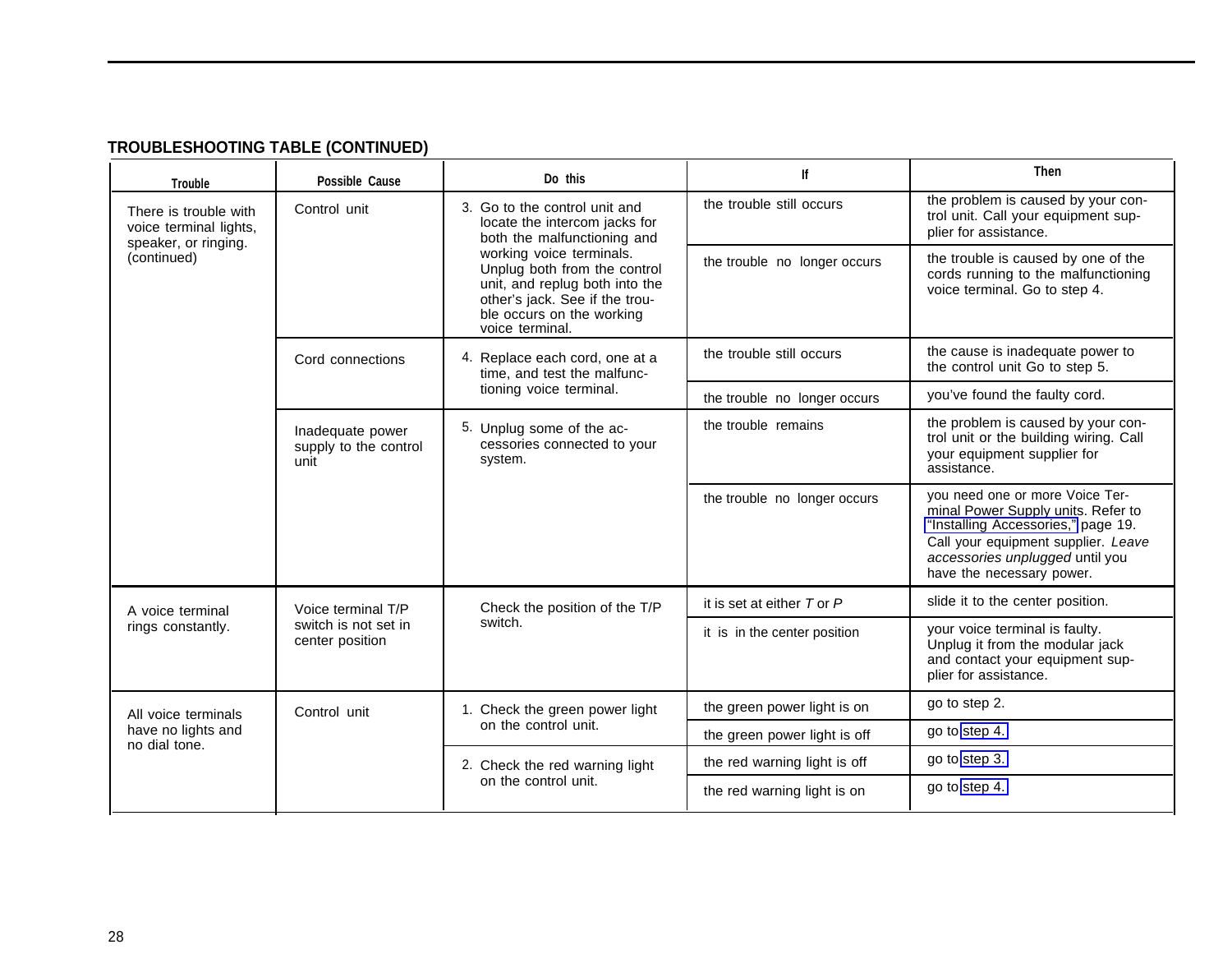#### <span id="page-29-5"></span><span id="page-29-4"></span>**TROUBLESHOOTING TABLE (CONTINUED)**

<span id="page-29-3"></span><span id="page-29-2"></span>

| <b>Trouble</b>                            | Possible Cause                                                                          | Do this                                                                                                                                                    |                                                         | Then                                                                                                                        |
|-------------------------------------------|-----------------------------------------------------------------------------------------|------------------------------------------------------------------------------------------------------------------------------------------------------------|---------------------------------------------------------|-----------------------------------------------------------------------------------------------------------------------------|
| All voice terminals<br>have no lights and | Faulty power outlet<br>3. Test the outlet by plugging in<br>an appliance such as a lamp | the appliance doesn't work                                                                                                                                 | the outlet is faulty or controlled by a<br>wall switch. |                                                                                                                             |
| no dial tone.<br>(continued)              |                                                                                         | or a radio.                                                                                                                                                | the appliance works                                     | the control unit is faulty. Call your<br>equipment supplier for assistance.                                                 |
|                                           | A cartridge is loose<br>and/or the control<br>unit needs to be<br>reset.                | 4. Unplug the control unit.<br>Remove and replace each<br>cartridge, making sure each<br>is securely seated in its slot.<br>Plug the control unit back in. | the red warning light goes out                          | the problem is solved. One of the<br>cartridges was not securely in<br>place and/or the control unit<br>needed to be reset. |
|                                           |                                                                                         |                                                                                                                                                            | the red warning light remains on                        | call your equipment supplier for<br>assistance.                                                                             |

#### <span id="page-29-1"></span><span id="page-29-0"></span>**GENERAL TEST**

If you are experiencing a problem not described in the previous tests, or if none of the tests reveal a specific problem, try the following procedure before calling your equipment supplier.

| <b>Trouble</b>                                                                             | Possible Cause                              | Do this                                                                                                                            |                     | <b>Then</b>                     |
|--------------------------------------------------------------------------------------------|---------------------------------------------|------------------------------------------------------------------------------------------------------------------------------------|---------------------|---------------------------------|
| The system isn't                                                                           | A cartridge may be<br>loose and/or the con- | Unplug the control unit. Pull                                                                                                      | the trouble is gone | you have corrected the problem. |
| working properly and<br>the trouble isn't<br>described in the<br>Troubleshooting<br>Table. | trol unit may need to<br>be reset.          | out each cartridge and reinsert<br>it, so that each cartridge is<br>securely seated in its slot.<br>Plug the control unit back in. | the trouble remains | call your equipment supplier.   |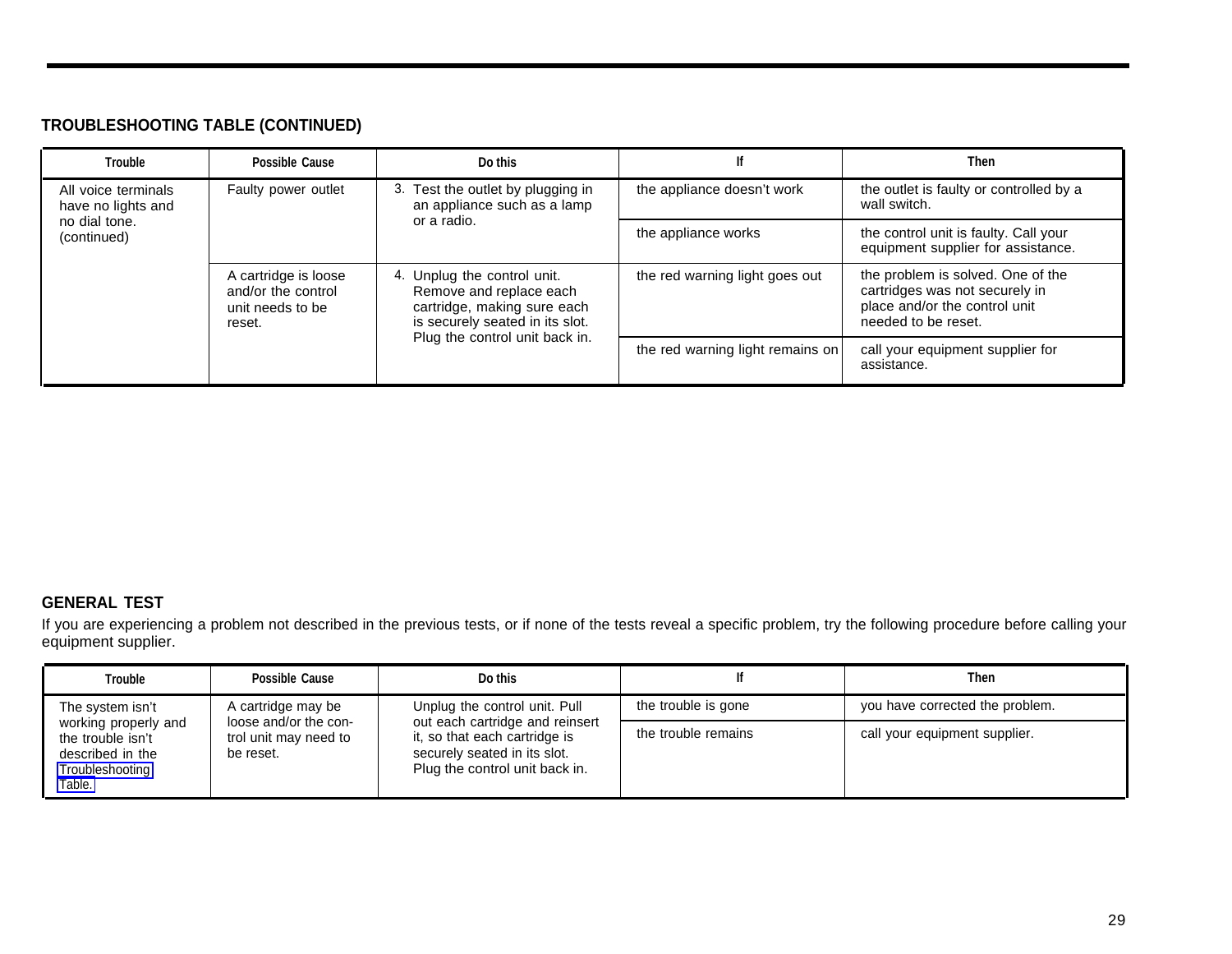## <span id="page-30-2"></span><span id="page-30-0"></span>Appendix A: Interference Information

According to Federal Communications Commission (FCC) Rules, you need to know that:

- This equipment generates, uses, and can radiate radio frequency energy and, if not installed and used in accordance with this installation guide, may cause interference to radio communications.
- The equipment has been tested and found to comply with the limits for a Class A computing device pursuant to Subpart J of Part 15 of FCC Rules, which are designed to provide reasonable protection against such interference when operated in a commercial environment.
- Operating this equipment in a residential area is likely to cause interference, in which case the user, at his or her own expense, will be required to take whatever measures may be required to correct the interference.

## <span id="page-30-1"></span>Appendix B: FCC Registration and Repair Information

This equipment is registered with the FCC in accordance with part 68 of its Rules. In compliance with the Rules, you are to be advised of the following:

- Means of Connection: Connection of this equipment to the telephone network must be through several standard network interface jacks USOC RJ11C or RJ14C. You can order these from your local telephone company. This equipment may not be used with party lines or coin telephone lines.
- Notification of the Local Telephone Company: Before connecting this equipment, you or your equipment supplier must notify your local telephone company's business office. Tell them the:
	- $-$  Telephone numbers you will be using with this equipment
	- $-$  Equipment's registration number and the ringer equivalence number (REN)

You must notify your local telephone company if and when this equipment is permanently disconnected from the line(s).

- Installation and Operational Procedures: This guide and the administration manual contain information about installation and operational procedures.
- Repair Instructions: If you experience trouble because your equipment is malfunctioning, the FCC requires that the equipment not be used and that it be disconnected from the network until the problem has been corrected. Repairs to this equipment can only be made by the manufacturers, their authorized agents, or by others who may be authorized by the FCC.
- Rights of the Local Telephone Company: If this equipment causes harm to the telephone network, the local telephone company may discontinue your service temporarily. If possible, they will notify you in advance. But if advance notice is not practical, you will be notified as soon as possible. You will also be informed of your right to file a complaint with the FCC.

Your local telephone company may make changes in its facilities, equipment, operations, or procedures that affect the proper functioning of this equipment. If they do, you will be notified in advance to give you an opportunity to maintain uninterrupted telephones service.

• Hearing Aid Compatibility: The custom telephone sets for this system are compatible with inductively coupled hearing aids as prescribed by the FCC.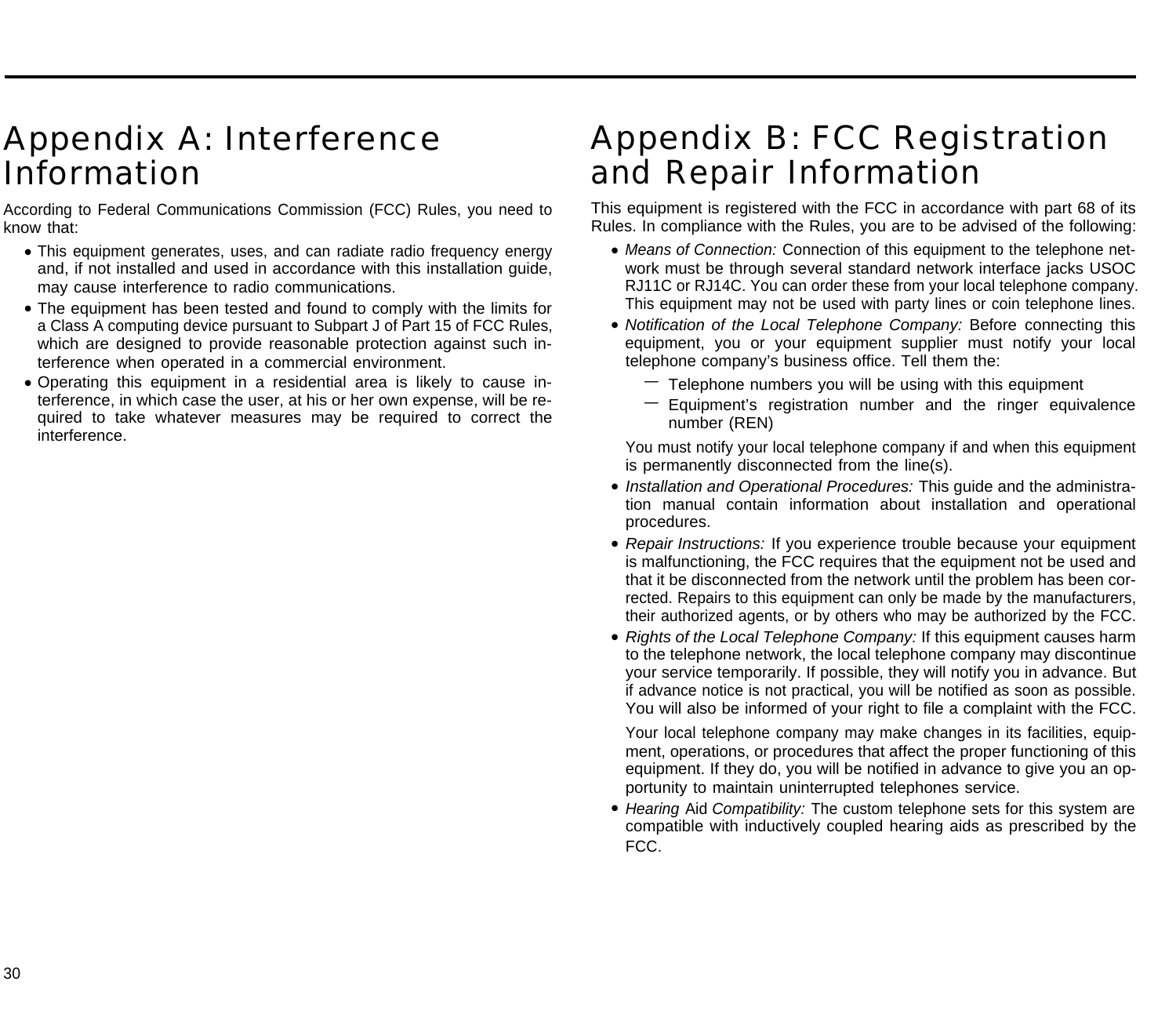## <span id="page-31-0"></span>Index

AC Outlet, [4,](#page-4-0) [5,](#page-5-0) [6,](#page-6-4) **[7](#page-7-1)** Accessories, **[19,](#page-19-4)** [20](#page-20-1) Autodialer, [20](#page-20-1) Extra Alert, [19,](#page-19-4) [20](#page-20-1) Hands-Free Unit, [20](#page-20-1) Headset, [20](#page-20-1) Voice Terminal Power Supply, [20](#page-20-1) Administering the MERLIN System, **[2,](#page-2-1)** [6,](#page-6-4) [23,](#page-23-3) [24](#page-24-6) Airborne Contamination, **[4](#page-4-0)** Building Wiring, **[3,](#page-3-3)** [4,](#page-4-0) [5,](#page-5-0) [12,](#page-12-5) [25](#page-25-1) Call Transfer, **[19](#page-19-4)** Cartridges, [4,](#page-4-0) **[19,](#page-19-4)** [24,](#page-24-6) [25](#page-25-1) Conference Calling, **[19](#page-19-4)** Control Unit, **[2 -](#page-2-1) [7,](#page-7-1)** [10 -](#page-10-2) [15,](#page-15-7) [19,](#page-19-4) [24,](#page-24-6) [25](#page-25-1) Cartridges, [4,](#page-4-0) [19,](#page-19-4) [24,](#page-24-6) [25](#page-25-1) Environmental Requirements, [4](#page-4-0) Installing, [6 -](#page-6-4) [11](#page-11-1) Positioning, [6](#page-6-4) Power Light, [7](#page-7-1) Switches, [6](#page-6-4) Wall Mounting, [6](#page-6-4) Warning Light, [7](#page-7-1) Control Unit Installation Kit, **[6,](#page-6-4)** [10,](#page-10-2) [12](#page-12-5) Customer Information Booklets (CIBs), **[6](#page-6-4)** Desk Stand, **[15](#page-15-6)** Direct Connection, **[12,](#page-12-5)** [14,](#page-14-1) [16](#page-16-1) Extra Alert, **[19,](#page-19-4)** [20](#page-20-1) Feature Packages, [10,](#page-10-2) **[19,](#page-19-4)** [23](#page-23-3) Federal Communications Commission (FCC), **[4,](#page-4-0)** [30](#page-30-2) FCC Rules, [4,](#page-4-0) [30](#page-30-2) General Purpose Adapter, [20](#page-20-1) General Test, **[29](#page-29-4)**

Grounding, **[6](#page-6-4)** Hands-Free Unit, **[20](#page-20-1)** Handset, **[15](#page-15-6)** Handset Cord, **[15](#page-15-6)** Headset, **[20](#page-20-1)** Hold, **[19](#page-19-4)** Humidity, **[4](#page-4-0)**

Installing the Control Unit, **[6 -](#page-6-4) [11](#page-11-1)** Inserting a Cartridge, **[19](#page-19-4)** Intercom, **[18,](#page-18-2)** [19,](#page-19-4) [22](#page-22-1) Intercom Number Labels, **[18](#page-18-2)** Intercom Numbers, **[12,](#page-12-5)** [13,](#page-13-0) [18](#page-18-2) Jack Field, **[3,](#page-3-3)** [4,](#page-4-0) [5,](#page-5-0) [6,](#page-6-4) [12,](#page-12-5) [13,](#page-13-0) [16](#page-16-1) Jack Field Connection, [3,](#page-3-3) **[12,](#page-12-5)** [13,](#page-13-0) [16](#page-16-1) Jack Panel Boxes, **[3,](#page-3-3)** [12,](#page-12-5) [13](#page-13-0) Jumper Cords, [4,](#page-4-0) [5,](#page-5-0) **[12,](#page-12-5)** [13](#page-13-0) Labels, [3,](#page-3-3) **[10,](#page-10-2)** [11,](#page-11-0) [12,](#page-12-5) [13,](#page-13-0) [24,](#page-24-6) [25](#page-25-1) Lightning, **[6](#page-6-4)** Lights, **[7,](#page-7-1)** [16,](#page-16-1) [17,](#page-17-1) [18,](#page-18-2) [21,](#page-21-3) [22](#page-22-1) Power Light, [7](#page-7-1) Voice Terminal Lights, [16,](#page-16-1) [17,](#page-17-1) [18,](#page-18-2) [21,](#page-21-3) [22](#page-22-1) Warning Light, [7](#page-7-1) Line Cords, [4,](#page-4-0) [5,](#page-5-0) **[10,](#page-10-2)** [11](#page-11-0) Local Telephone Company, **[4,](#page-4-0)** [8,](#page-8-2) [30](#page-30-2) Modems, **[20](#page-20-1)** Modular Jumper Cords, [4,](#page-4-0) [5,](#page-5-0) **[12,](#page-12-5)** [13](#page-13-0) Modular Line Cords, [4,](#page-4-0) [5,](#page-5-0) **[10,](#page-10-2)** [11](#page-11-0) Modular Voice Terminal Cords, [3,](#page-3-3) [4,](#page-4-0) [5,](#page-5-0) **[14,](#page-14-1)** [15,](#page-15-6) [16](#page-16-1) Modular Voice Terminal Extension Cords, [3,](#page-3-3) **[14,](#page-14-1)** [16](#page-16-1) Modular Wall Jacks, **[4,](#page-4-0)** [5,](#page-5-0) [16](#page-16-1) Music-on-Hold, **[19](#page-19-4)** Network Interface Jacks, [4,](#page-4-0) [5,](#page-5-0) [6,](#page-6-4) **[8,](#page-8-2)** [9,](#page-9-2) [10,](#page-10-2) [11,](#page-11-0) [24,](#page-24-6) [25,](#page-25-1) [30](#page-30-2) 1-Line, [8,](#page-8-2) [30](#page-30-2) 2-Line, [8,](#page-8-2) [30](#page-30-2) Operating Temperatures, **[4](#page-4-0)** Outside Line Jacks, [9,](#page-9-2) **[10,](#page-10-2)** [11](#page-11-0) Outside Lines, [4,](#page-4-0) **[9,](#page-9-2)** [10,](#page-10-2) [11](#page-11-0) Outward Call Restriction, **[19](#page-19-4)** Paging, **[20](#page-20-1)** Power Accessories, **[20](#page-20-1)** Power Consumption, **[6](#page-6-4)** Power Cord, **[7](#page-7-1)**

Power Failure Transfer, **[19](#page-19-4)**

Programming Instructions, **[23](#page-23-3)** Pulse (Rotary) Service, **[6,](#page-6-4)** [24](#page-24-6) Push-Button Dialing, **[19](#page-19-4)**

Power Surges, **[6](#page-6-4)**

Rotary (Pulse) Service, **[6,](#page-6-4)** [24](#page-24-6) Standard Features, **[19](#page-19-4)** Automatic Line Selection, [19](#page-19-4) Push-Button Dialing, [19](#page-19-4) Hold, [19](#page-19-4) Intercom, [18,](#page-18-2) [19,](#page-19-4) [22](#page-22-1) Static Discharge, **[6](#page-6-4)** System Changes, **[24,](#page-24-6)** [25](#page-25-1) System Directory, **[10,](#page-10-2)** [11,](#page-11-0) [12,](#page-12-5) [13,](#page-13-0) [14](#page-14-1) System Labeling, [3,](#page-3-3) **[10,](#page-10-2)** [11,](#page-11-0) [12,](#page-12-5) [13,](#page-13-0) [14,](#page-14-1) [24,](#page-24-6) [25](#page-25-1) System Registration Number, **[4,](#page-4-0)** [30](#page-30-2) System Tests, **[21,](#page-21-3)** [22](#page-22-1) System Wiring, **[3,](#page-3-3)** [4,](#page-4-0) [5,](#page-5-0) [10 -](#page-10-2) [16](#page-16-2) Telephone Numbers, **[8,](#page-8-2)** [10,](#page-10-2) [11](#page-11-0) Test/Program (T/P) Switch, **[15,](#page-15-6)** [17](#page-17-1) 34-Button Deluxe Voice Terminal, **[20](#page-20-1)** Tone/Pulse Switch, **[6,](#page-6-4)** [24](#page-24-6) Touch-Tone Service, **[6,](#page-6-4)** [24](#page-24-6) Troubleshooting Table, **[26 -](#page-26-6) [29](#page-29-5)** 2-Line Adapter, **[8](#page-8-2)** Upgrading to Model 410, **[25](#page-25-1)** User's Guide, **[23](#page-23-3)** Ventilation, **[4](#page-4-0)** Voice Terminal Jacks, **[12,](#page-12-5)** [13,](#page-13-0) [14,](#page-14-1) [21,](#page-21-3) [22,](#page-22-1) [24](#page-24-6) Voice Terminals, [2, 45,](#page-2-1) **[12 -](#page-12-5) [18](#page-18-3)** Handset, [15](#page-15-6) Handset Cord, [15](#page-15-6) Headset, [20](#page-20-1) Lights, [16,](#page-16-1) [17,](#page-17-1) [18,](#page-18-2) [21,](#page-21-3) [22](#page-22-1) Line Jack, [15](#page-15-6) Modular Voice Terminal Cord, [4,](#page-4-0) [5,](#page-5-0) [14,](#page-14-1) [15,](#page-15-6) [16](#page-16-1) T/P Switch, [15,](#page-15-6) [17](#page-17-1) Volume Control Switch, [15](#page-15-6) Wall Mount, [15](#page-15-6) Voice Terminal Extension Cords, [3,](#page-3-3) **[14,](#page-14-1)** [16](#page-16-1) Voice Terminal Power Supply, **[20](#page-20-1)** Wall Jacks, **[4,](#page-4-0)** [5,](#page-5-0) [16](#page-16-1) Warning Light, **[7](#page-7-1)** Warranty, **[4](#page-4-0)**

Wiring Runs, **[3,](#page-3-3)** [12,](#page-12-5) [13,](#page-13-0) [14](#page-14-1)

Ringer Equivalence Number (REN), **[4,](#page-4-0)** [30](#page-30-2)